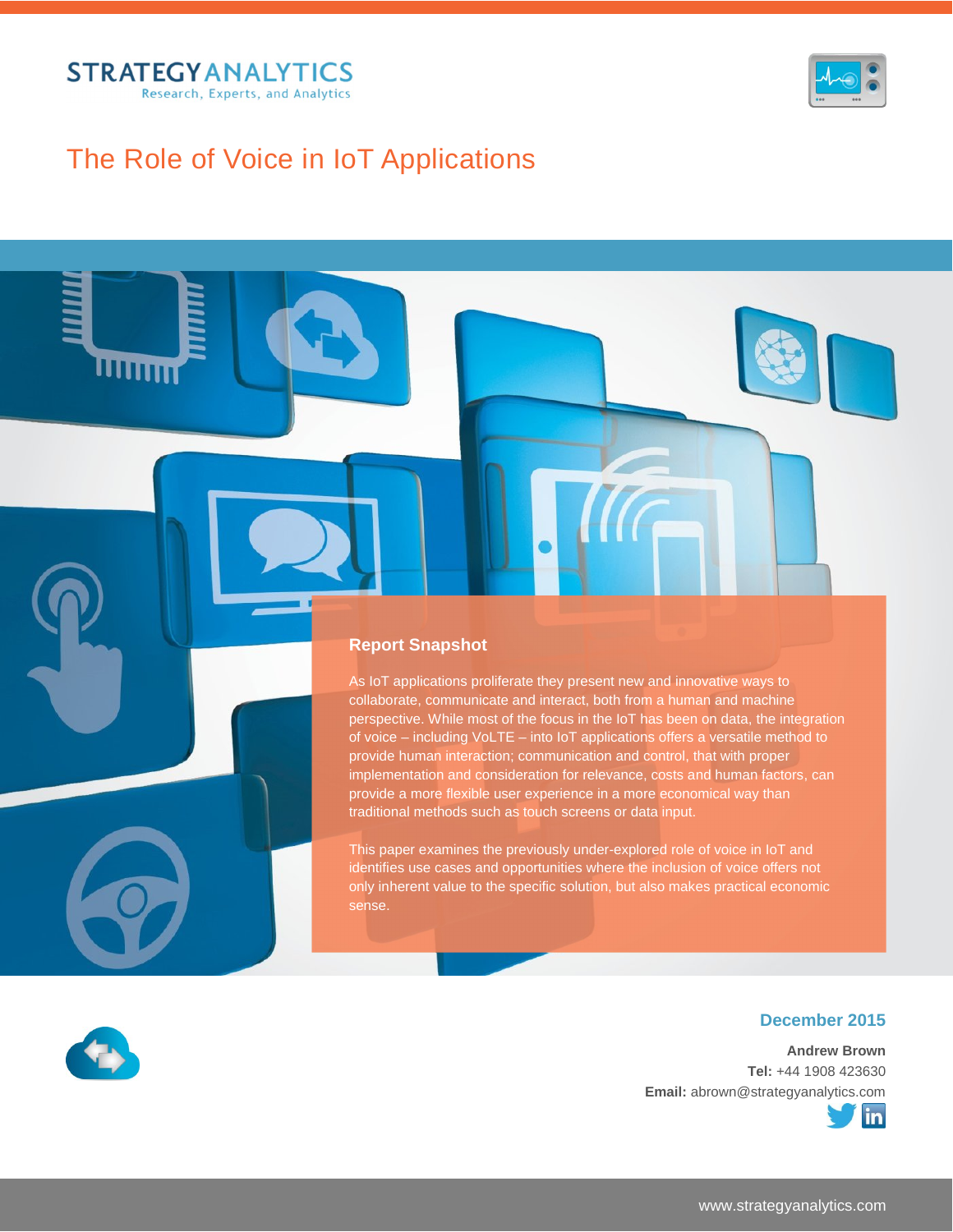## **STRATEGYANALYTICS** Research, Experts, and Analytics



# **Contents**

| 1. | 3<br><b>Executive Summary</b>                       |                                                    |    |  |  |
|----|-----------------------------------------------------|----------------------------------------------------|----|--|--|
| 2. | The IoT Opportunity is Significant and Growing<br>5 |                                                    |    |  |  |
| 3. | IoT is all about the Data, Right?<br>7              |                                                    |    |  |  |
|    | 3.1                                                 | The Changing Role of Voice                         | 9  |  |  |
| 4. | Making the Case for Voice in IoT                    |                                                    |    |  |  |
|    | 4.1                                                 | Advantages to voice-machine interaction            | 10 |  |  |
| 5. |                                                     | Use Cases for Voice Integration into IoT offerings | 12 |  |  |
|    | 5.1                                                 | Consumer v Business and Industrial Applications    | 12 |  |  |
|    | 5.2                                                 | <b>Consumer Applications</b>                       | 12 |  |  |
|    | 5.3                                                 | Commercial and Industrial IoT Applications         | 13 |  |  |
| 6. | Types of Voice Services in the IoT<br>15            |                                                    |    |  |  |
|    | 6.1                                                 | Bi-directional voice                               | 15 |  |  |
|    |                                                     | Bi-directional voice use cases<br>6.1.1            | 16 |  |  |
|    | 6.2                                                 | Mono-Directional Voice                             | 19 |  |  |
|    |                                                     | 6.2.1<br>Mono-directional voice use cases          | 19 |  |  |
|    | 6.3                                                 | Voice Recognition                                  | 20 |  |  |
|    |                                                     | 6.3.1<br>Voice Recognition Use Cases               | 21 |  |  |
|    |                                                     | Conclusions                                        | 23 |  |  |

# **Exhibits**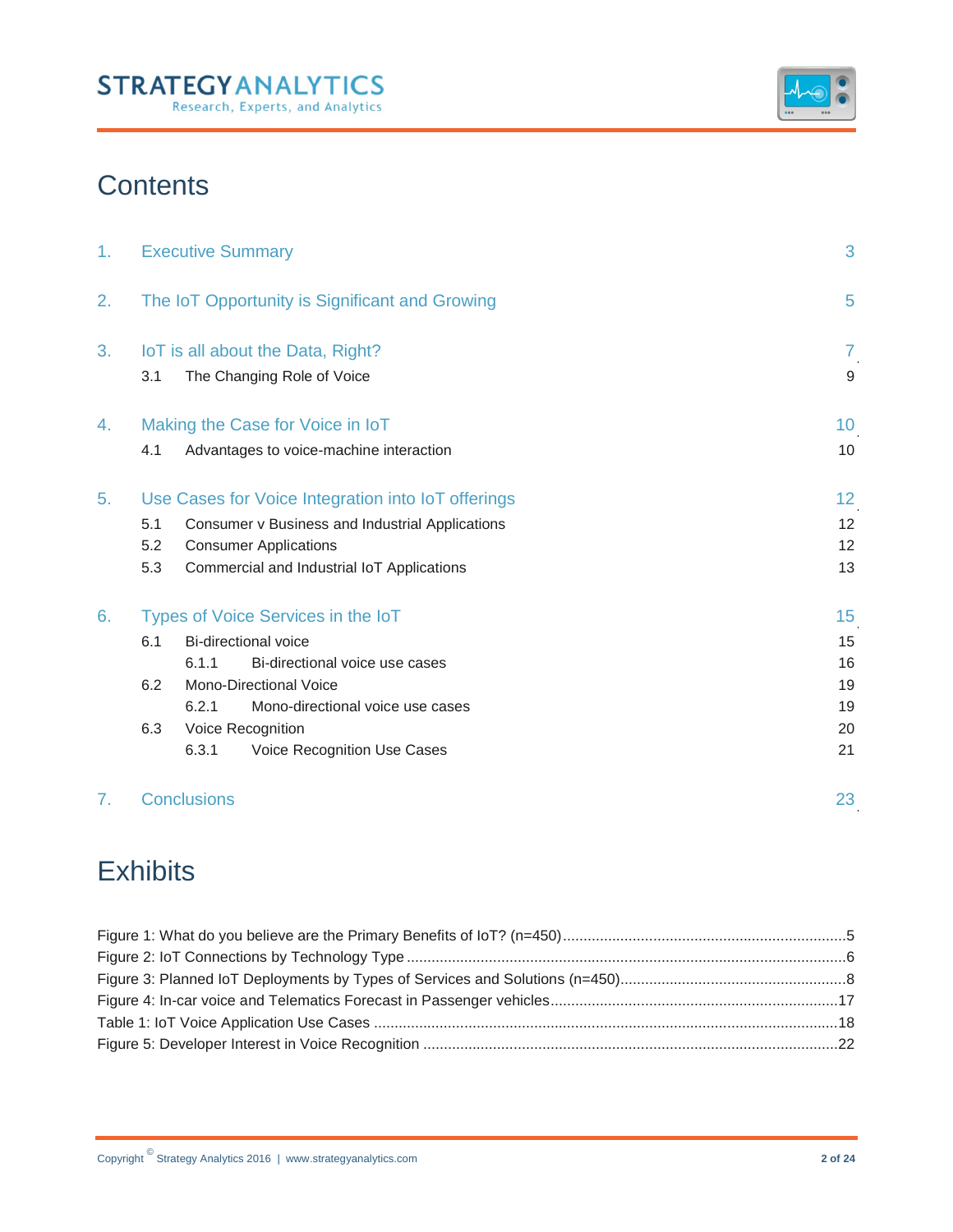



## 1. Executive Summary

Speech is a singularly efficient way for humans to express ideas and desires. It is therefore unsurprising that we have always wanted to extend this expeditious communications mechanism with and command machines by voice.

As IoT applications proliferate they present new and innovative ways to collaborate, communicate and interact, both from a human and machine perspective. While most of the focus in the IoT has been on data, the integration of voice into IoT applications offers a versatile method to provide human interaction; communication and control. And with proper implementation and consideration for relevance, costs and human factors, voice can provide a more flexible user experience in a more economical way than traditional methods such as touch screens or data input.

The growth in service providers implementing IMS, which enables voice over LTE (VoLTE), and the rapid roll out of LTE services in many markets, in addition to existing private VoIP/SIP networks, represents a new and exciting opportunity to cost effectively integrate voice into different IoT applications. Naturally, not all IoT applications will merit voice integration, but this paper outlines and showcases the multitude of applications that would benefit.

**Strategy Analytics believes that voice has a pivotal role to play in the Industrial IoT segments on the shop floor where automation, robotics and mobility will factor in. Specifically, Strategy Analytics projects that voice could capture up to 12% of Industrial IoT applications by 2022 and be especially prevalent in the lucrative Asia-Pacific and North American regions.** 

**In the consumer segment, voice will become especially pervasive in wearable IoT and the consumer healthcare segment, Smart Home, consumer electronics and Smart Buildings. In these vertical industries, voice has the potential to capture up to 18% of connections in the 2020 to 2022 timeframe.**

There will be 3 key types of voice communication in IoT environments:

- 1. Bi-directional voice communication
- 2. Mono-directional voice communication
- 3. Voice Recognition

Strategy Analytics believes there are 4 key reasons that voice is suited to a range of IoT applications:

- 1. **Speech is the natural mode of communication for humans.** It is both intuitive and easier to convey commands verbally.
- 2. **Voice recognition is particularly appealing when the human's hands or eyes are otherwise occupied**. For example it may not only be convenient but also a legal requirement to use verbal commands (if any) rather than be distracted by typing or using other means of communication, as in distracted driving legislation, for example.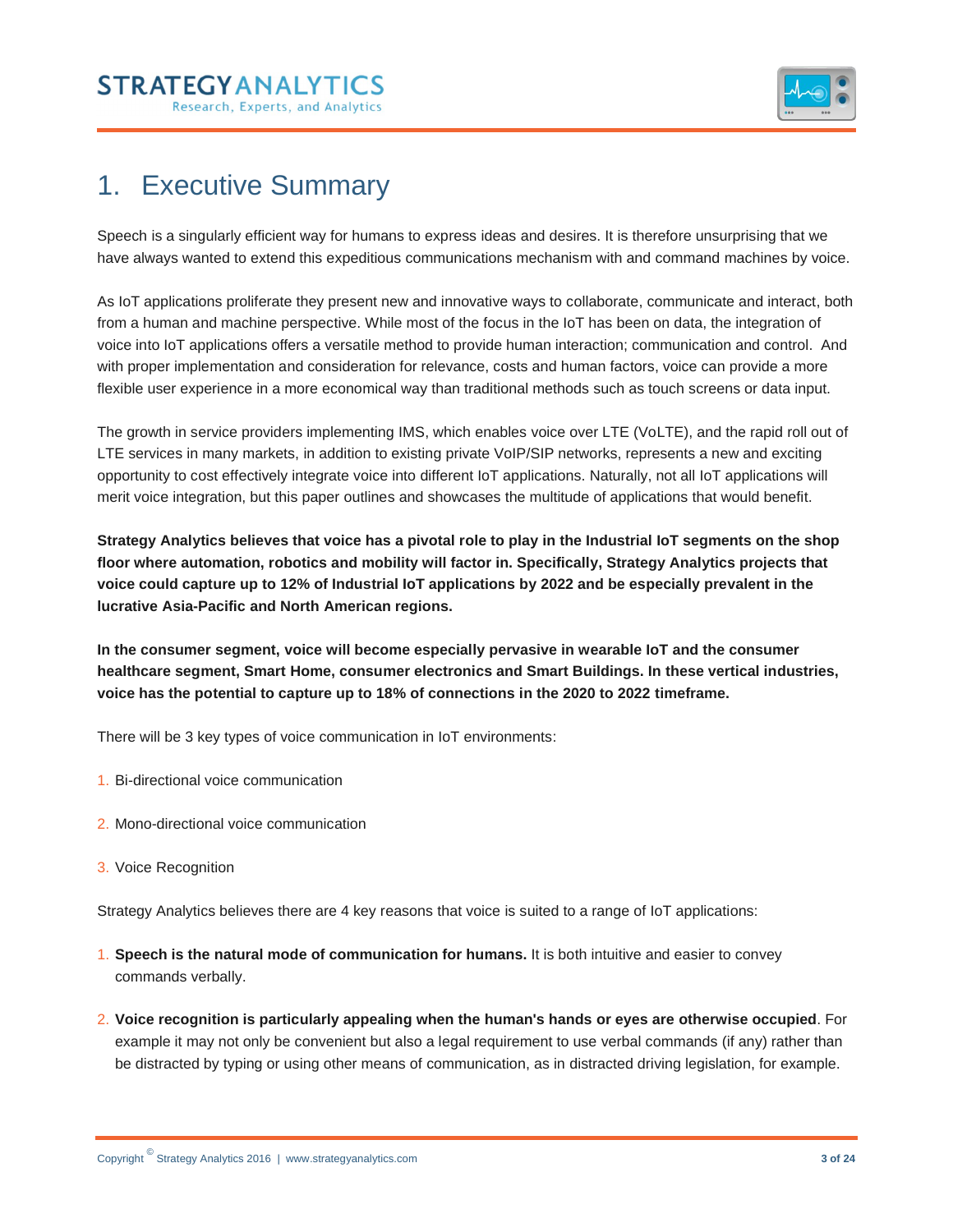



- **3. Voice telephony is an efficient means of bi-directional voice communication with machines that can listen, and respond without the need for complex commands.**
- **4. Cost saving factors: Voice integration could potentially challenge the need for a touch screen on many devices,** as it reduces the cost for devices that will be dormant for the majority of the time. There is a point at which devices that are not used frequently (e.g. a few times a year), do not need a touchscreen. Voice would be more cost effective to simply offer connectivity to a call centre to achieve the same function. This represents a shift from a volume to a transactional model e.g., a million devices that generate 50,000 calls per year are arguably better serviced via a voice connection than deploying a \$5 dollar screen on a million devices.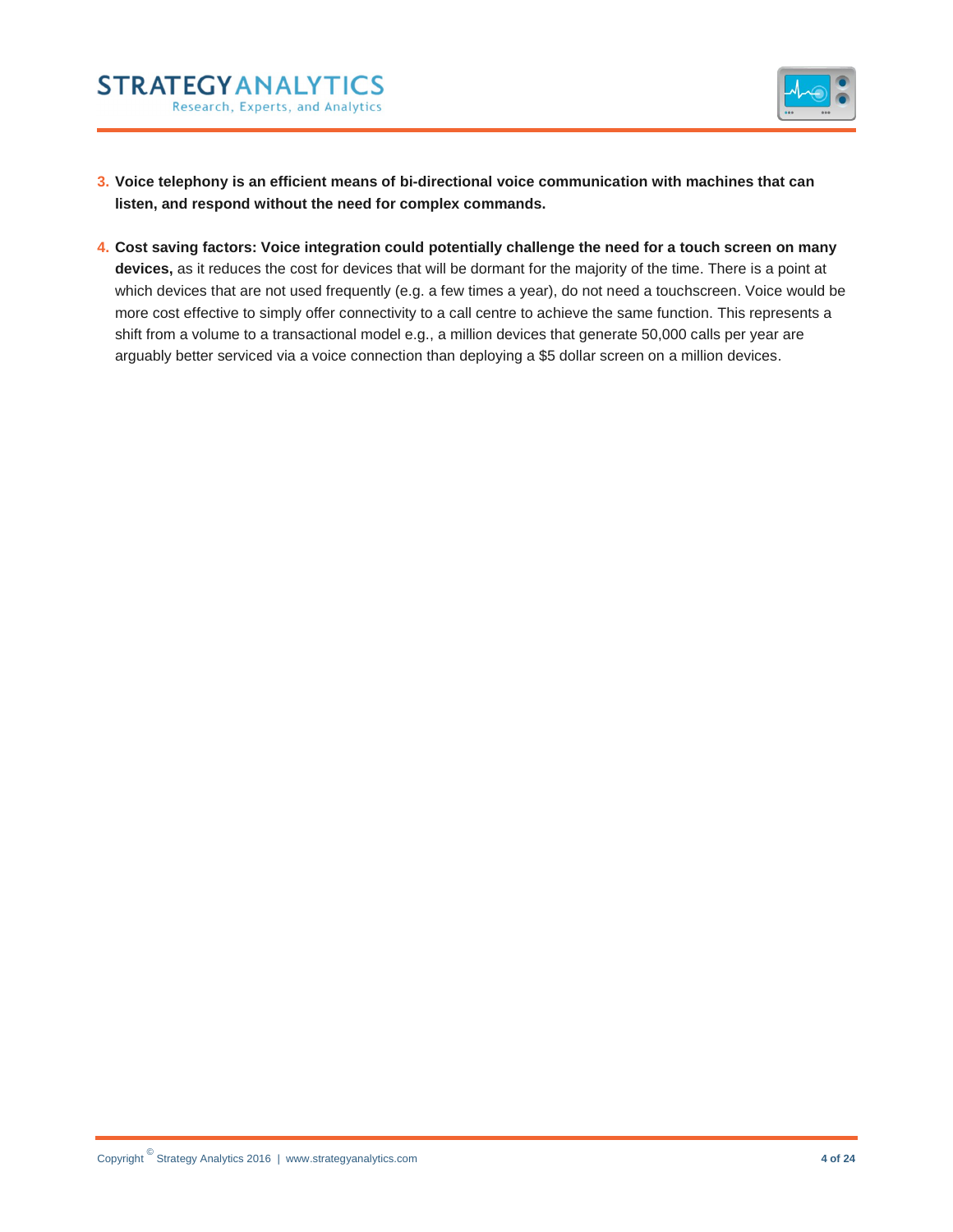



# 2. The IoT Opportunity is Significant and Growing

The Internet of Things will be the defining technology trend of the next decade and will impact virtually every vertical industry and permeate the vast majority of business processes. IoT is an integral component of a broader digital transformation. The primary objectives of IoT are: to strengthen customer engagements, in order to increase customer loyalty and accelerate market penetration, and to streamline operational efficiency to improve organizational effectiveness and profitability.

The growth in IoT platforms (PaaS), coupled with the declining costs of connectivity and hardware has fostered an environment where numerous sectors can now connect their assets to realize the benefits of IoT. As Strategy Analytics' primary research shows (Figure 1), drivers are primarily focused on those transformative digital elements such as driving new value-added services, becoming more customer-centric, offering competitive differentiation and better understanding their own environments and processes through Analytics.



#### Figure 1: What do you believe are the Primary Benefits of IoT? (n=450)

#### Source: Strategy Analytics 2015

Historically the focus has been on cutting costs or driving efficiency savings (the 5<sup>th</sup> most important component), but increasingly companies are seizing the opportunity to use embedded intelligence and connectivity to make the transition from selling products to selling services.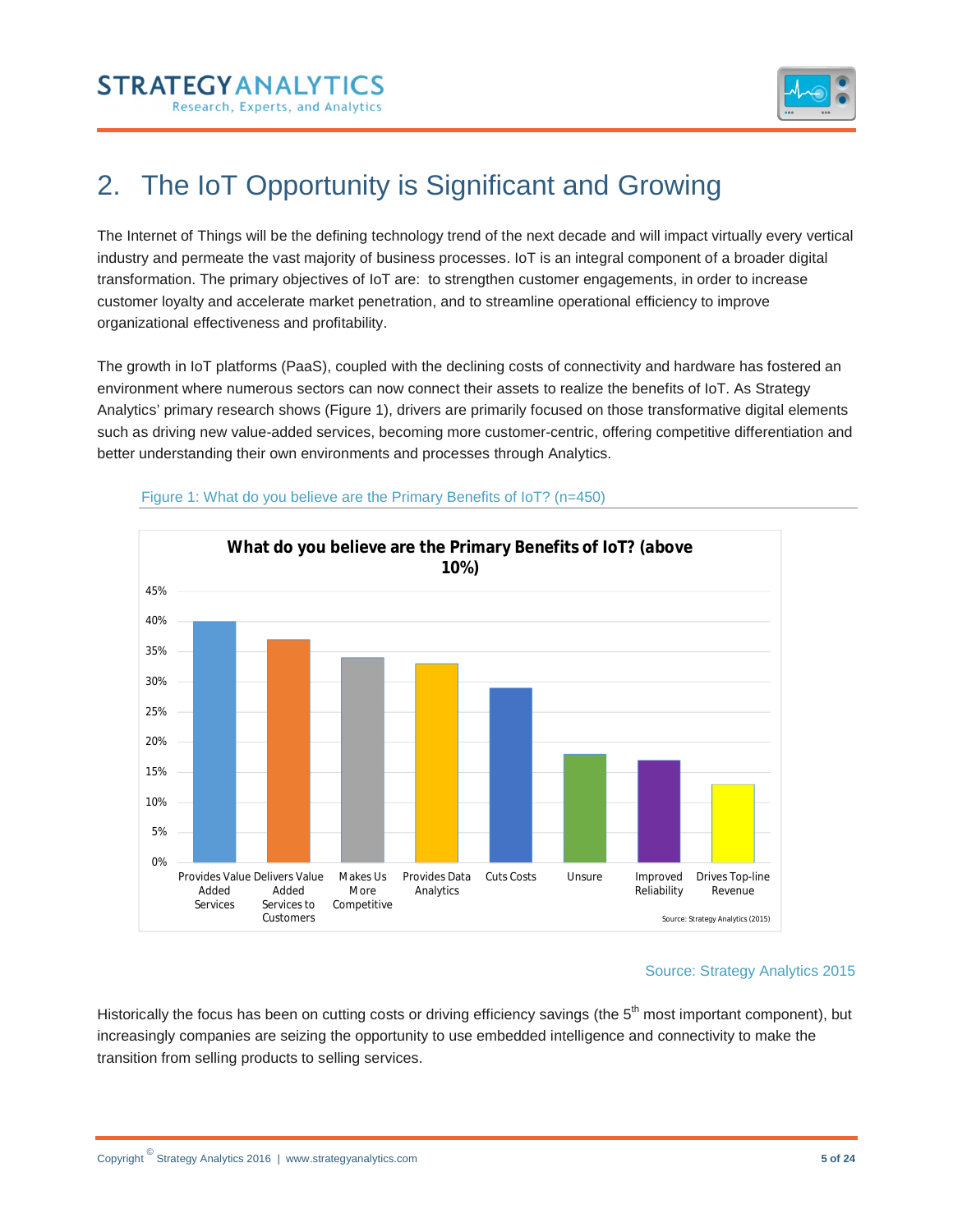



One example would be global Kärcher, a leading worldwide provider of cleaning technology for private, commercial and industrial deployments. Kärcher transitioned its business from selling products to selling cleaning services through the implementation of IoT that monitors products and fleets.<sup>1</sup>

One way of measuring the growth in the IoT is in the number of connections (as illustrated in Figure 2). In 2015 SA estimates there will be just over 7 billion IoT connections (excluding smartphones and tablets), which will grow to over 18.5 billion by 2022. The majority of these connections will come from short range devices such as intelligent, embedded sensors. This will enable greater instrumentation and facilitate deeper, contextual understanding of the functioning and performance of assets, than ever before.



#### Figure 2: IoT Connections by Technology Type

Source: Strategy Analytics 2015

 <sup>1</sup> https://wcs.eop.vodafone.com/Vogeo/m2m/karcher-offers-its-customers-an-innovative-solution-for-theoptimisation-of-fleet-cleaning-solutions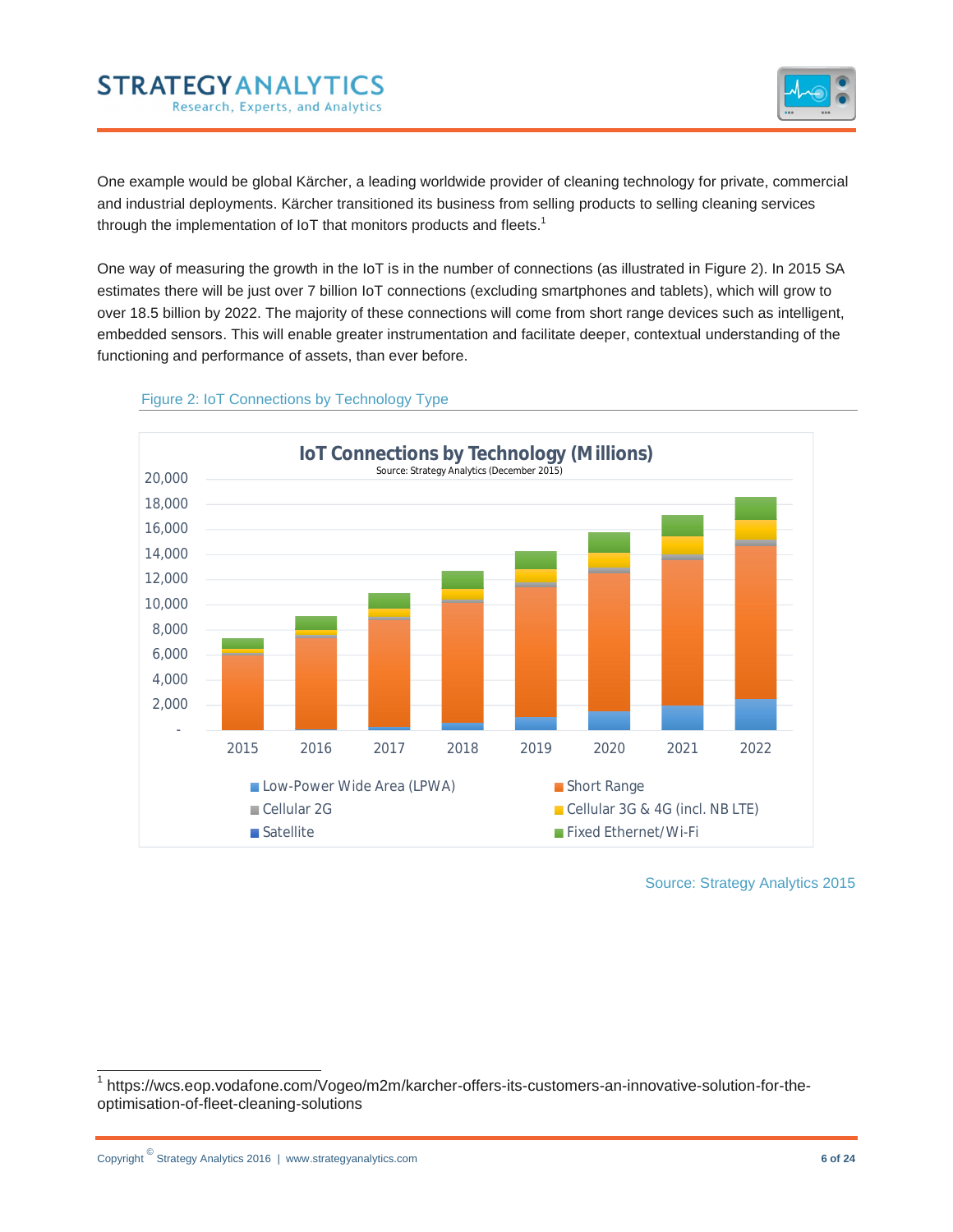



## 3. IoT is all about the Data, Right?

The perceived assumption about the IoT and indeed M2M connectivity, is that the focus is solely on data. And while it is true that the data deluge is real and will continue to grow exponentially, data is not the *only element* that merits consideration in IoT environments. Voice, too, has a crucial role to play.

Massive amounts of data are created, processed and transmitted daily, as every movement, transaction and choice we make becomes digitized. Big Data Analytics is revolutionizing the way we live, work and do business.

The amount of data generated daily and annually is astounding. IBM estimates that 2.5 quintillion bytes of data is created every day and that 90% of the world's data has been created in the last two years. According to Cisco, although the number of IoT connections is growing threefold, global machine IP traffic will increase 15-fold between 2014 and 2019, from 308 petabytes in 2014 (0.5 percent of global IP traffic) to 4.6 Exabytes by 2019 (2.7 percent of global IP traffic).<sup>2</sup>

Additionally, an overwhelming amount of the data that we generate is unstructured: that is, it does not fit neatly into rows and columns, but rather it comes from a vast array of sources and applications ranging from text messages, Emails, photos and selfies that are posted on social media sites, digital audio and video, imaging files like X-rays and CT-scans, cell phone GPS signals, online purchasing transactions, satellite data etc.

 <sup>2</sup> http://www.cisco.com/c/en/us/solutions/collateral/service-provider/visual-networking-indexvni/VNI\_Hyperconnectivity\_WP.html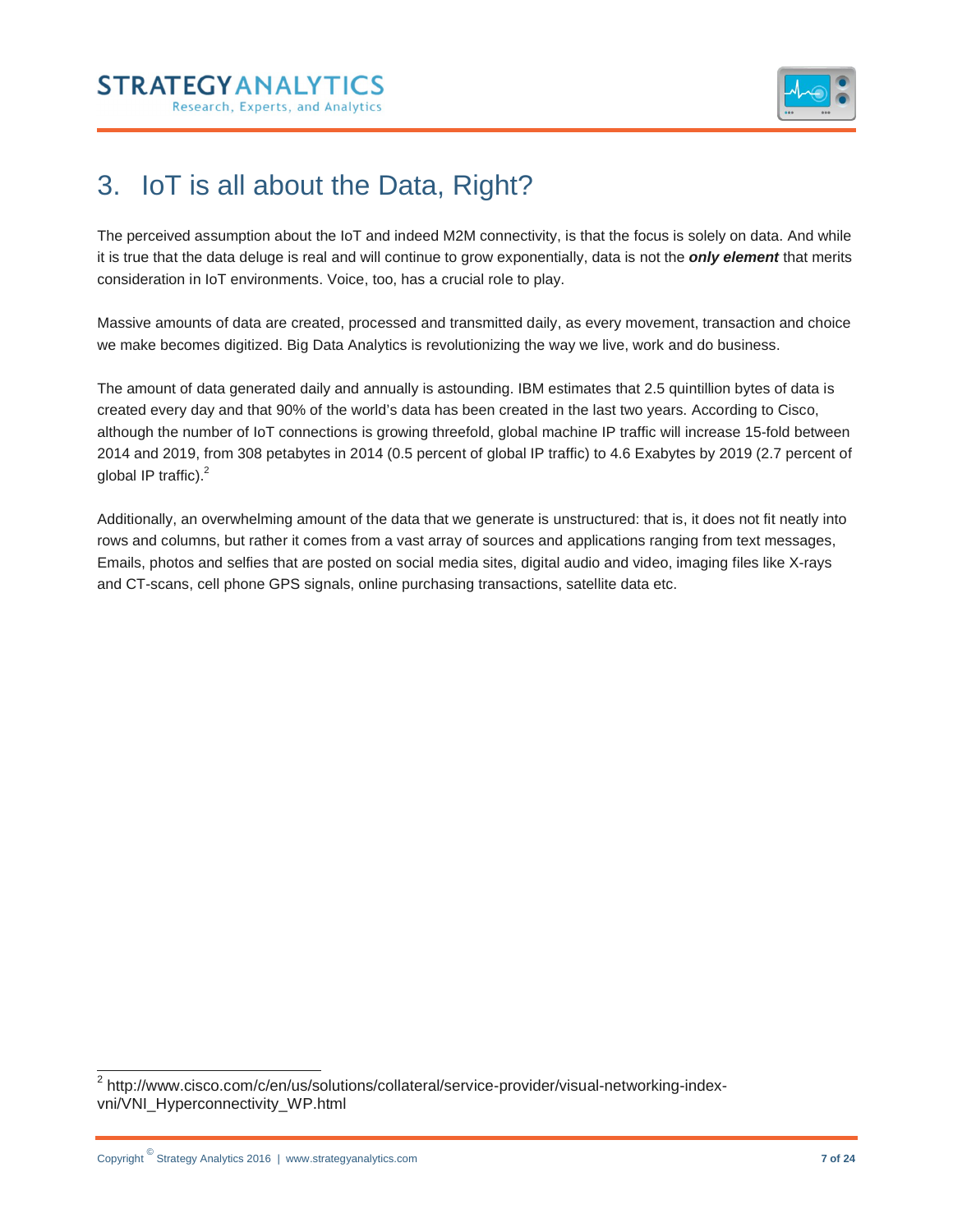





#### Figure 3: Planned IoT Deployments by Types of Services and Solutions (n=450)

Source: Strategy Analytics 2015

In terms of applications being deployed, smart buildings, smart cities, healthcare, utilities, retail, industrial and manufacturing and vehicles all represent areas of investment as highlighted in Figure 3.

**While it is true that data is integral to the IoT and indeed Big Data Analytics is a core element in the transition from M2M to IoT, one area that has been underexplored is the area of voice and its use in embedded applications.**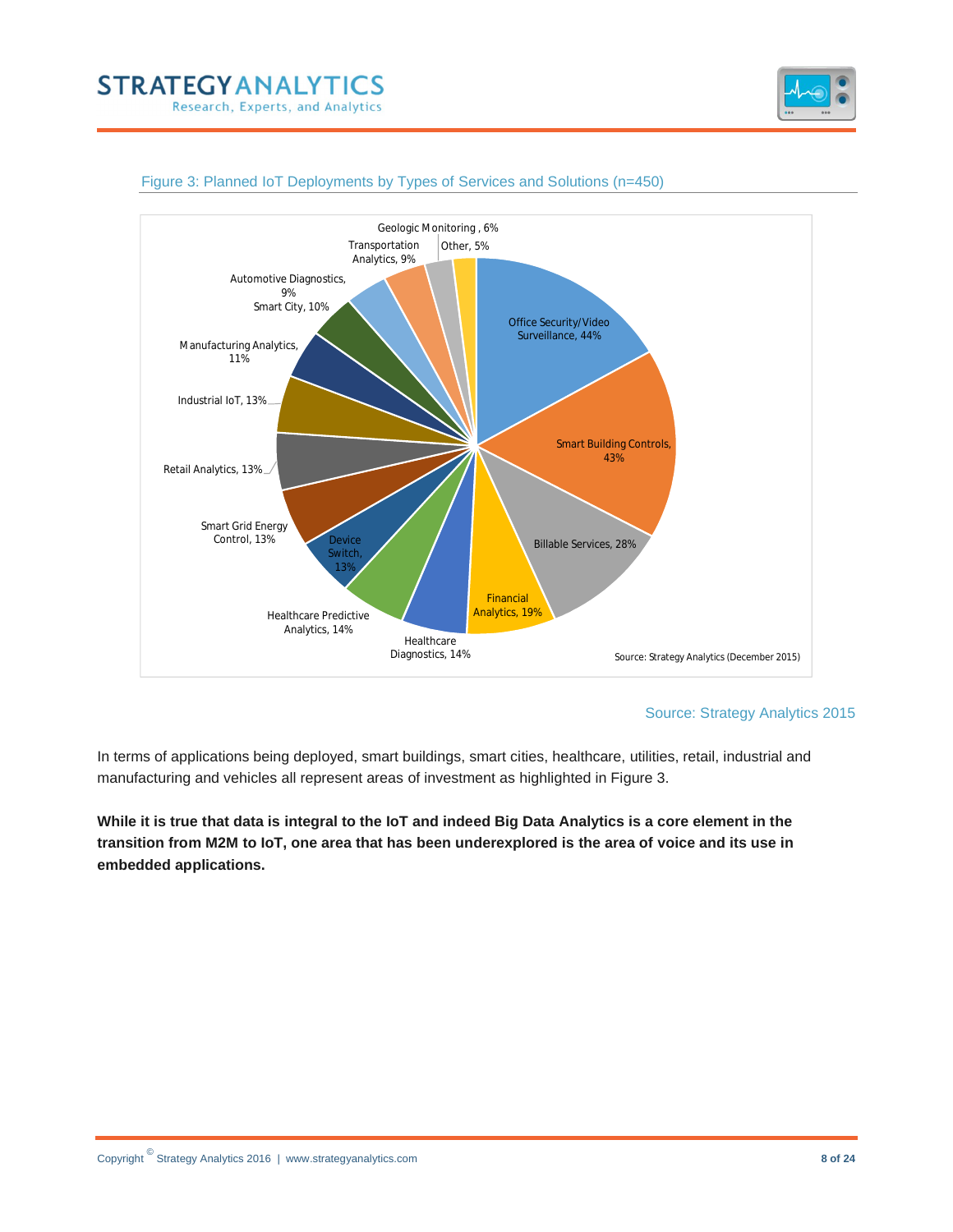## **STRATEGYANALYTICS** Research, Experts, and Analytics



## **3.1 The Changing Role of Voice**

Despite the fact that voice has, for years, been the core component of the Telecom industry, the market focus has shifted to data. Fixed and mobile voice revenues for many carriers have continued to slide, even on personal devices such as smartphones, impacted by over-the-top (OTT) data-based applications offering VoIP telephony. By contrast data volumes continue to skyrocket.

Nevertheless, voice continues to play a vital role for many companies in terms of customer interaction with devices. For example, many larger companies offer natural language processing (NLP) recognition software and virtual assistant programs for their communication and entertainment products that talk to users and respond to a list of commands, such as Amazon FireTV, Amazon Dash, Microsoft Cortana, Google Now and Apple Siri. Some even monitor user habits, answer questions guided by input and deliver suggestions based on logs of what users view, access or save, such as movies, music and favorite restaurants. These companies are all competing fiercely in the area of voice recognition and monitoring on their platforms. The functions do not just relate to replacing keyed-in commands, but also areas such as search.

Companies such as Nuance Communications have a major role in providing and integrating server and embedded speech recognition engines into many consumer products, such as smart TVs, but there are many other applications for voice recognition that span a range of applications from consumer to industrial, where voice recognition can play a compelling role.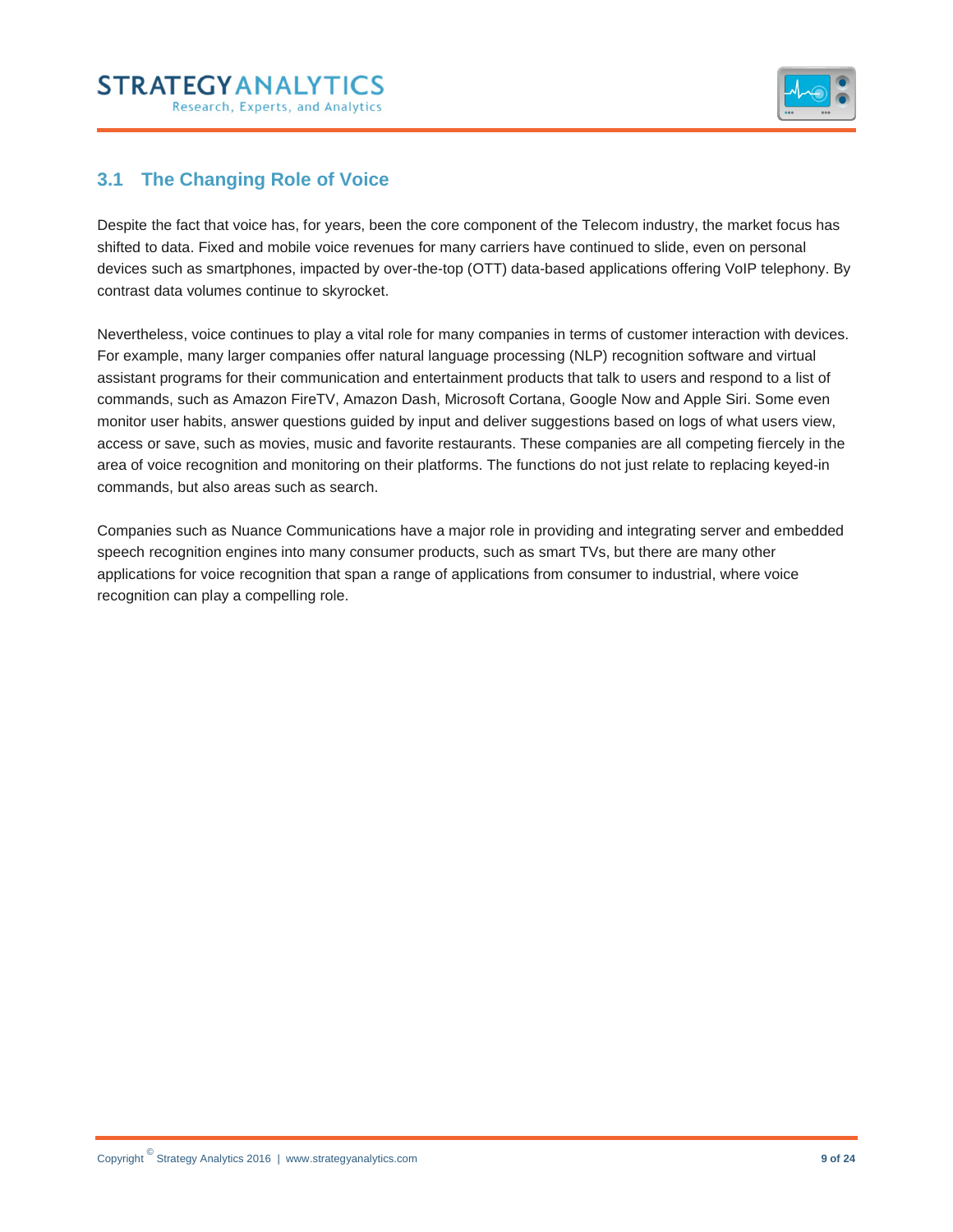## **STRATEGYANALYTIC** Research, Experts, and Analytics



## 4. Making the Case for Voice in IoT

Speech is a singularly efficient way for humans to express ideas and desires. It is therefore unsurprising that we have always wanted to communicate with and command our machines by voice.

Prior to the Industrial Revolution and steam engines, power for agricultural machinery was supplied by Oxen or other domesticated animals. Humans discovered that the same animals that provided the power for the machine could also understand rudimentary voice commands that allowed for management and control of the animals and the process, for example, when to begin pulling a plough or when to stop. Simple vocabulary was sufficient for a single human to control the movement of a large farm machine.

Naturally voice commands were not the only means of controlling animal-powered machines. A system of more direct commands was also available through the reins attached to the animal. However, in many cases, voice commands offered clear advantages over the alternative as it was both natural and intuitive. And it left the human completely free to do other things, such as walking alongside the machinery and throwing crops into a wagon, for example. This was efficient as it eliminated the need for an extra person to drive the machine, and the convenience of not having to return to the machine to issue commands greatly improved the efficiency of the operation (reins were always vital to guarantee control, of course).

Clearly, this reliance on the modest intelligence of the animal source of power was severely limiting, and even that limited voice recognition capability disappeared as animal power was replaced by steam and fossil fuel power. However, the allure of voice interaction with machines has remained and became stronger as technology became more advanced and complex.

### **4.1 Advantages to voice-machine interaction**

There are a number of obvious advantages to voice-machine interaction:

- **Speech is the natural mode of communication for humans.** It is both intuitive and easier to convey commands verbally.
- **Voice recognition is particularly appealing when the human's hands or eyes are otherwise occupied**. For example it may not only be convenient but also a legal requirement to use verbal commands (if any) rather than be distracted by typing or using other means of communication, as in distracted driving legislation, for example<sup>3</sup>.
- **Voice telephony is an efficient means of bi-directional voice communication with machines that can listen, and respond without the need for complex commands.**
- **Cost saving factors: Voice integration could potentially challenge the need for a touch screen on many devices,** as it reduces the cost for devices that will be dormant for the majority of the time. There is a point at which devices that are not used frequently (e.g. a few times a year), do not need a touchscreen and it would be

 <sup>3</sup> http://www.ghsa.org/html/stateinfo/laws/cellphone\_laws.html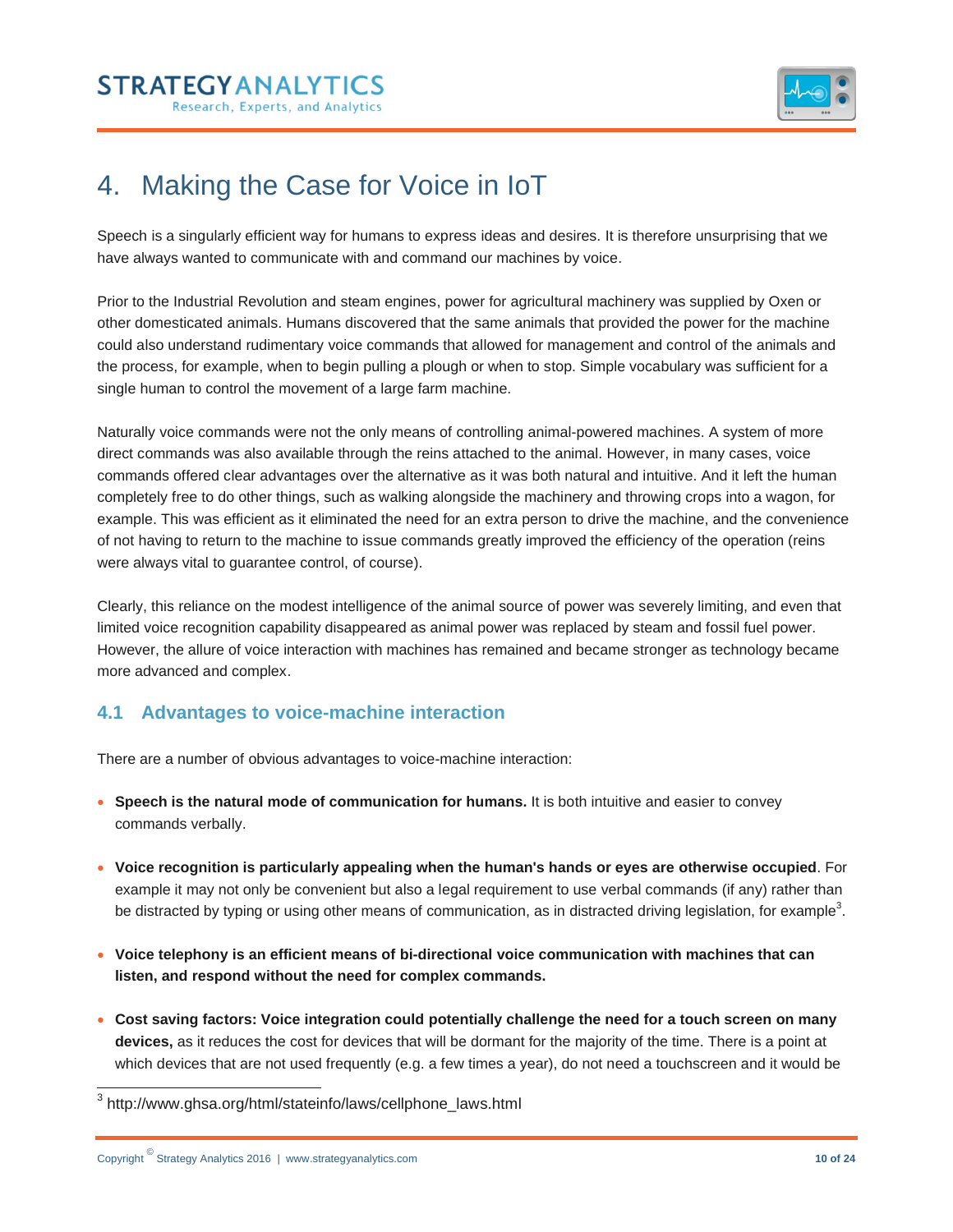## **STRATEGYANALYTICS** Research, Experts, and Analytics



more cost effective to simply offer connectivity to a call centre to achieve the same function. This represents a departure from a volume to a transactional model e.g., a million devices that generate 50,000 calls per year are probably better serviced through a voice connection than putting a \$5 dollar screen on a million devices. There are exceptions to this, such as the scenario where the device is not a basic terminal and the users have a smartphone or wearable for a screen.

 **Voice-enablement is a fundamental tool for those with disabilities for whom data entry is not a viable option.** Voice communication with machines or bi-directional communication with an operator can be used to perform mundane tasks such as open doors, and also to communicate well-being remotely. For example, to enable independent living, solutions have emerged that allow operators to detect trips or falls using sensors such as accelerometers. However, the addition of voice recognition can function as a vital back-up to these solutions. And they also serve to mitigate the risk of false alarms and can provide a valuable source of onsite comfort.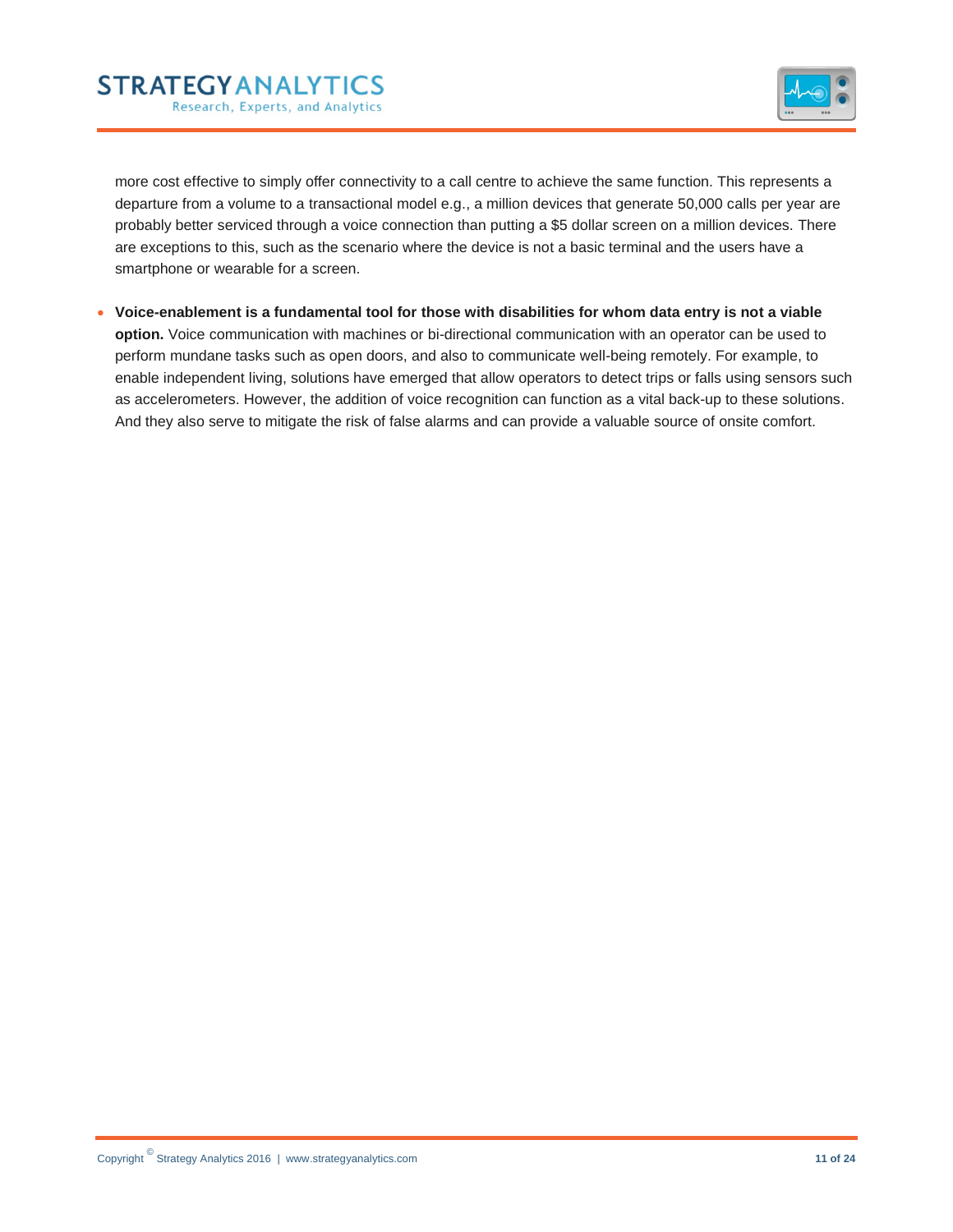

# 5. Use Cases for Voice Integration into IoT offerings

**With a vast increase in the number of connected devices, it is inevitable that voice, given its intuitive means of interaction and suitability for a range of applications, will pervade multiple different segments. These are summarized in Table 1. The potential range of applications for voice in IoT are broad and range from consumer to business and industrial applications.**

Voice is a key attribute in terms of simplifying user interaction, but failure to consider the current and future voice requirements for an application. It is critical is that with any voice implementation, the type of functionality required fits appropriately with the kind of function that is required and that the addition of voice is not only necessary, but does not add significant cost.

### **5.1 Consumer v Business and Industrial Applications**

The IoT market is broad and encompasses a range of consumer, commercial and industrial applications where voice can play a role. There are significant differences between the drivers for implementing voice into consumer products and from those that drive the same technology in the consumer market. For instance, companies face a different set of challenges when they try to implement audio applications in building systems, vehicles or develop new health care products. Consumer products are mostly commodity devices, with price the primary market driver followed by product features. Voice is a feature that does not need to make any consideration for infrastructure, other than the need for an Internet connection, and can be included or omitted from different products SKUs. Little consideration is given for product lifespan, component selection or platform or software scalability.

### **5.2 Consumer Applications**

Consumer applications for voice include virtual assistants on smartphones as well as devices that do not include integrated telephony functions, such as wearable devices with minimal screen real-estate. Devices in this category include smartwatches and fitness wearables that can offer hands-free voice activation of a multitude of functions, through to smart televisions and games consoles.

According to Nuance, Smart TVs are great example of the value of voice integration into products, where they have seen the number of Smart TV customers using their voices instead of remote controls climb by 230%, and the number of transactions grow by over 300%.

"In an unconnected TV, the remote control was perfect: pick a channel. When we got cable and hundreds of channels, the seams started to strain. Now that cable TV provides thousands of on-demand titles, and TVs are connected to the internet, the remote is looking a little Victorian. At Nuance, we believe that voice is the best user interface (UI) because it is the natural UI of people – we like saying what we want, how we want to<sup>4</sup>."

 <sup>4</sup> Dan Faulkner: http://whatsnext.nuance.com/connected-living/voice-and-internet-of-things-connecteddevices-ces-2015/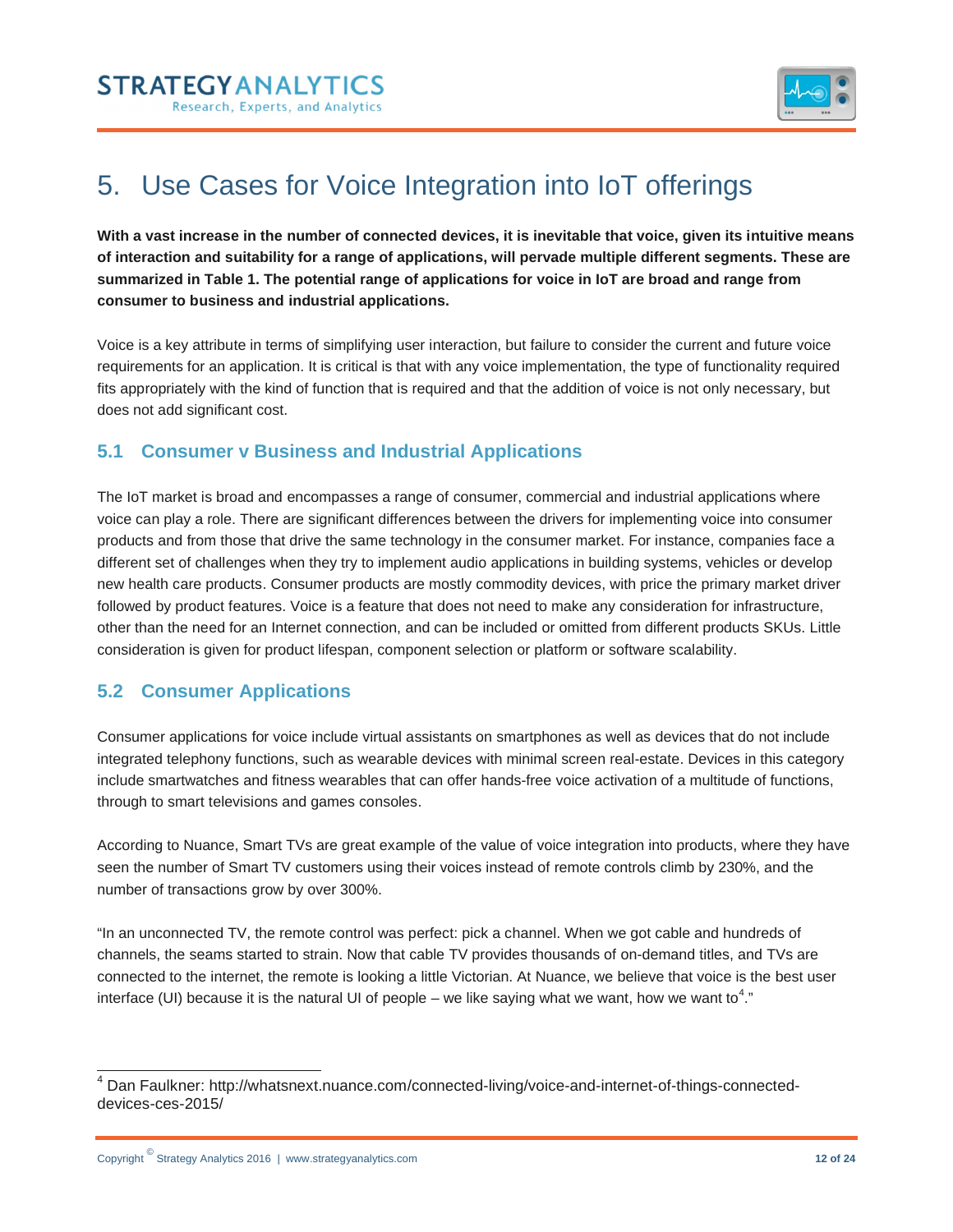



**In the consumer segment, voice will become especially pervasive in wearable IoT and the consumer healthcare segment, Smart Home, consumer electronics and Smart Buildings. In these vertical industries, voice has the potential to capture up to 18% of connections in the 2020 to 2022 timeframe.**

### **5.3 Commercial and Industrial IoT Applications**

What works well in products with high volumes (e.g. game consoles or smart TVs) does not work well for commercial and industrial markets, where often there is a legacy telephony infrastructure, and voice integration cannot be managed with a point-solution approach. In business environments, for instance, voice has often become part of a hosted SIP solution. However, with the enormous investment in LTE deployments by mobile network operators, it is increasingly expected that IMS VoLTE will become a preferred mechanism for delivering voice even to these vertical market applications.

There are multiple traditional IoT use cases that could compel the use of voice services in these vertical markets. For example, there are thousands of voice solutions for Inventory control, Health Care Monitoring, Logistics and Delivery (UPS/FedEx), Rental Car Management as well as applications from previous bi-directional paging markets. Additionally, a number of new commercial and industrial IoT applications may benefit from including voice functionality. As these vertical markets look to the future, LTE is increasingly expected to be the cellular connectivity standard of choice, and within this trend we can expect that many of these applications will leverage the native VoLTE capability of these networks to provide valuable voice services.

Voice-enabled technology is particularly suited for use in robotics and automation in a number of Industrial applications:

- Manufacturing: Shop floor.
- Automotive: Robotics assembly.
- Unmanned and piloted vehicles: Robotics in everything from unmanned drones, aircraft, space, ground and underwater exploration submarines.
- Healthcare: To assist in robotics during surgery. While we have this capability now the possibilities if robotics operatives were able to communicate with surgeons to improve surgery precision are significant e.g. "You need to guide a little to the left?"
- Agriculture: To more precisely spray crops and fields and tell them when the job is complete.

#### **There are multiple business use cases for implementing voice into a commercial IoT environment:**

- **Improved customer service:** Integrating support directly into the equipment (manufacturing equipment, ATMs, )
- **Infrastructure consolidation and reduced installation costs**: For example running on a central data backplane (building systems)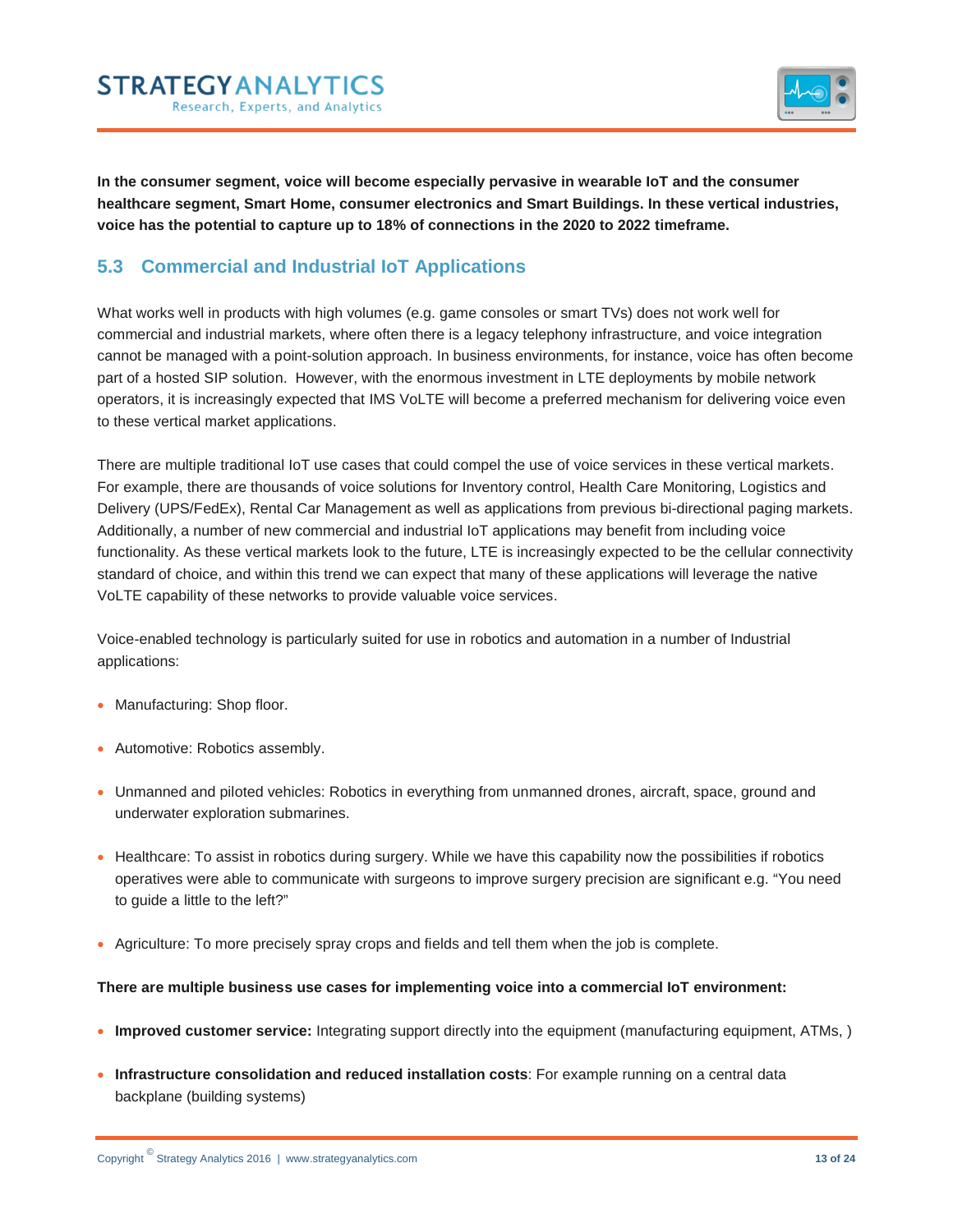

- **Providing more flexible service delivery:** Seamlessly integrating multiple locations (nursing and health care facilities, security systems, customer service)
- **More flexible customer support options:** Centralizing customer service support and offering that support in multiple languages (e.g. retail)

**Commercial and Industrial customers are generally looking for voice solutions that can be easily integrated with their applications. It is not practical to offer solutions with large up-front licensing costs and multiple complex licensing requirements. Because VoLTE is increasingly 'native' in network operator LTE deployments, these additional costs and complexities can be avoided.**

**Strategy Analytics believes that voice has a pivotal role to play in the Industrial IoT segments on the shop floor where automation, robotics and mobility will factor in. Specifically, Strategy Analytics projects that voice could capture up to 12% Industrial IoT applications by 2022 and be especially prevalent in the lucrative Asia-Pacific and North American regions.** 

**STRATEGYANALYTICS** 

Research, Experts, and Analytics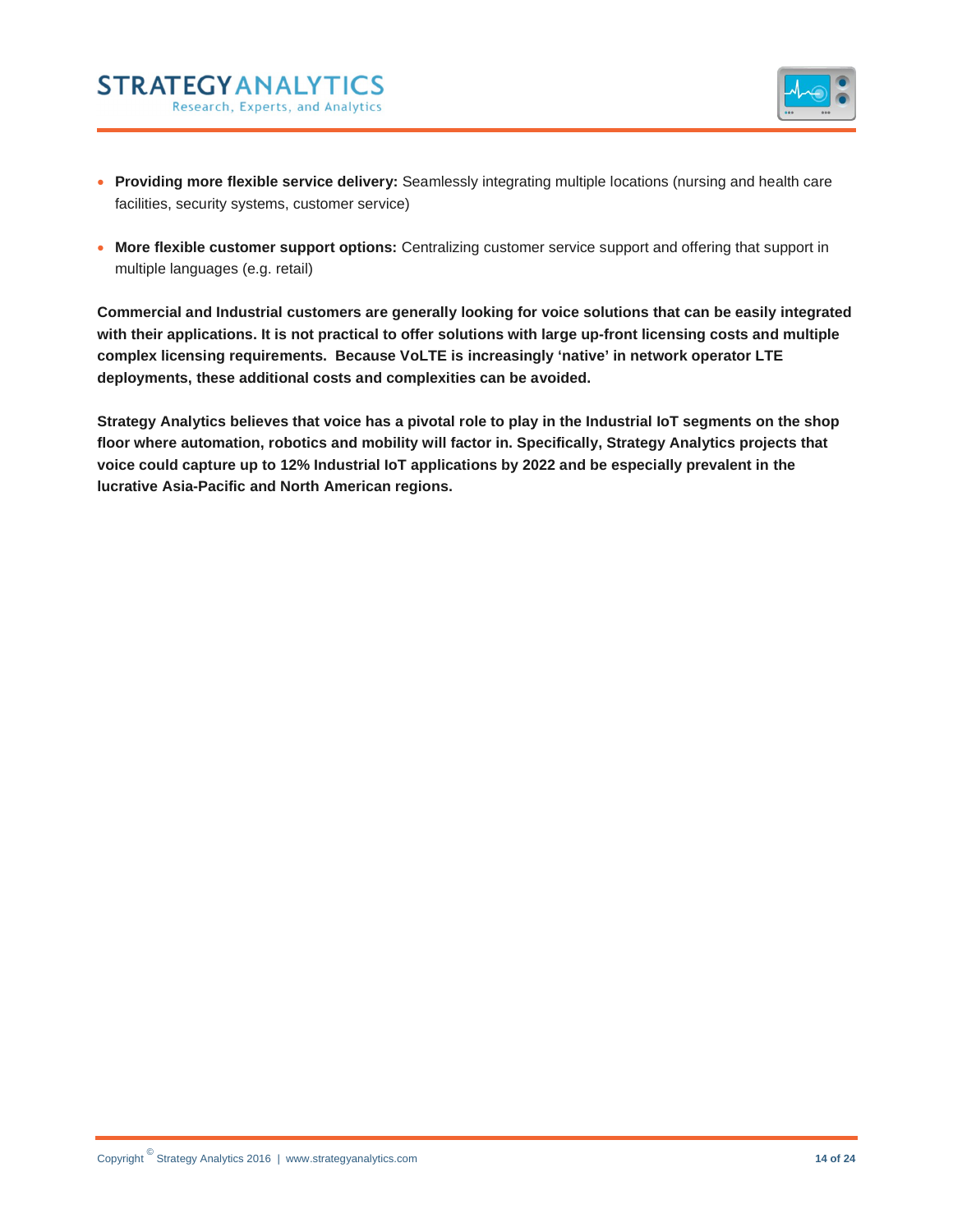



## 6. Types of Voice Services in the IoT

In order to deliver voice services in IoT, it is important to consider the different use cases and voice requirements for various market segments.

#### **Strategy Analytics has identified three main types of voice implementation:**

- 1. Bi-directional voice
- 2. Mono-directional voice
- 3. Voice recognition

### **6.1 Bi-directional voice**

Bi-directional voice in IoT is common in human to human interaction via a human machine interface (HMI). The rampant growth in network connectivity combined with an unabated demand for communication and content, has resulted in media over IP (internet protocol) becoming the biggest consumer of bandwidth globally. This demand has prompted IP network providers and equipment vendors to become media mature, implementing IMS infrastructure in order to meet customer demand and counter-act the threat to voice revenues from OTT (over-thetop) voice applications. Applications can take advantage of the benefits packet switching has, while projects such as webRTC, promise a whole new voice and video experience.

The bandwidth required for bi-directional voice is higher than simpler mono-directional voice interaction, but is now more viable given the IP network infrastructure offered by many carriers. The demand for bi-directional voice can be met in a number of ways: for example using VoIP or SIP, or via VoLTE (Voice over LTE, which is based on the IP Multimedia Subsystem (IMS) network, with specific profiles for control and media planes of voice service on LTE).

VoLTE will eventually be supported by carriers of LTE networks globally (at present at least 43 networks globally already support VoLTE with at least another 51 imminent). Additionally the cost of providing an integrated VoLTE offering is falling as LTE chipmakers also expand their partnerships to offer voice in embedded applications, even over narrowband implementations (e.g. LTE Cat 1 devices<sup>5</sup>). VoLTE adds negligible cost to a voice-enabled device that incorporates an LTE modem as its connectivity solution.

*For example, in 2015, 4G chipmaker Sequans Communications and Ecrio developed a joint solution integrating Ecrio's operator-certified FlexIMS Voice over LTE (VoLTE) and SMS over IMS client software with Sequans' LTE chipset platforms, offering a turnkey solution to support VoLTE on LTE phones, tablets, CPEs, gateways, M2M/IoT devices6 .* 

 <sup>5</sup> http://www.radio-electronics.com/info/cellulartelecomms/lte-long-term-evolution/ue-category-categoriesclasses.php

<sup>6</sup> http://www.sequans.com/press-release/sequans-ecrio-deliver-volte-solution/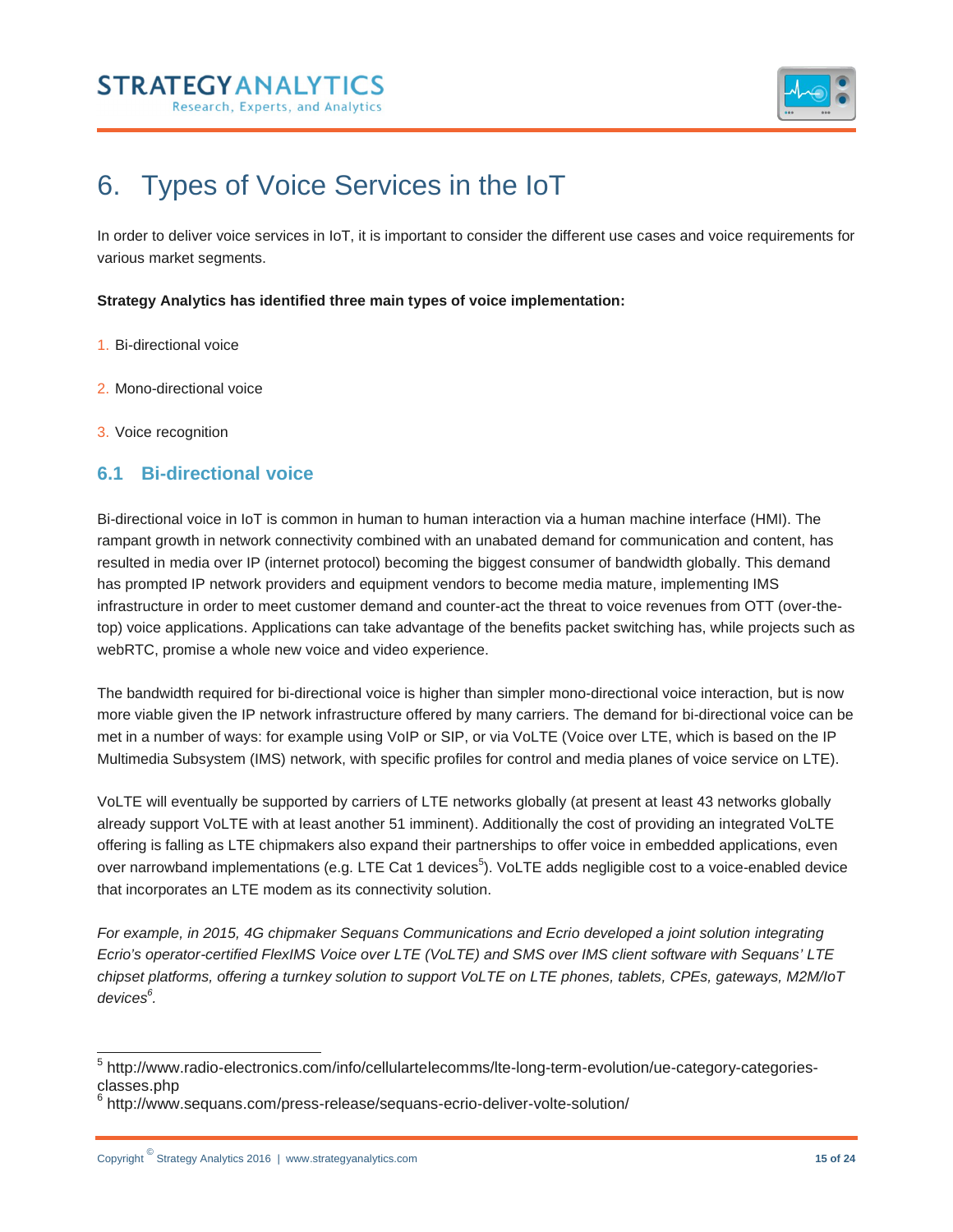### **STRATEGY ANALYTICS** Research, Experts, and Analytics



**The upshot of these market developments is that the cost of providing voice capability in embedded solutions is falling. There is no longer a need to add a costly circuit switched MSC (mixed-signal circuit) to a cellular IoT network implementation, provided the core network supports IMS, VoLTE is a viable option for IoT.** 

An IP based voice solution, like VoLTE, is more cost effective than adding circuit-switched voice to LTE single-mode IoT devices, and it will generally provide a better user experience. On the network side, many operators have deployed dedicated core networks for IoT. These networks are usually packet only and adding a circuit MSC (mixed-signal circuit) or connecting the dedicated packet core with legacy circuit core is more complex and costly than using IMS VoLTE.

#### 6.1.1 Bi-directional voice use cases

There are multiple use cases for bi-directional voice. Human voice communication to a contact center via a humanmachine interface is a key function. This includes **security applications including:** built in IP video surveillance or voice integrated monitoring functionality (see, hear and broadcast) as well as panic button services (an intruder is in the building). Connection to a call center can be automated in these scenarios.

Voice integration is key in **vehicles**, both from a command and control standpoint as well as bi-directional voice services. OEMs continue to invest a great deal in voice recognition systems for in-vehicle infotainment systems. Speech has the potential to be the safest input modality, as it allows the driver to keep eyes on the road, and hands on the steering wheel at all times. Voice recognition systems are particularly well-suited for complex tasks that would typically require multiple steps when using a touchscreen or hardware controller. These tasks include SMS entry, destination entry, playback of a specific song or song subset from a brought-in device, and radio tuning. Other services such as breakdown services (or BCall) as well as concierge services (where is and how do I get to) are other functions in addition to legal requirements in many markets such as ECall<sup>7</sup> or stolen vehicle tracking in markets like Brazil<sup>8</sup>.

 <sup>7</sup> https://ec.europa.eu/digital-agenda/en/ecall-time-saved-lives-saved

<sup>8</sup> http://www.denatran.gov.br/resolucoes.htm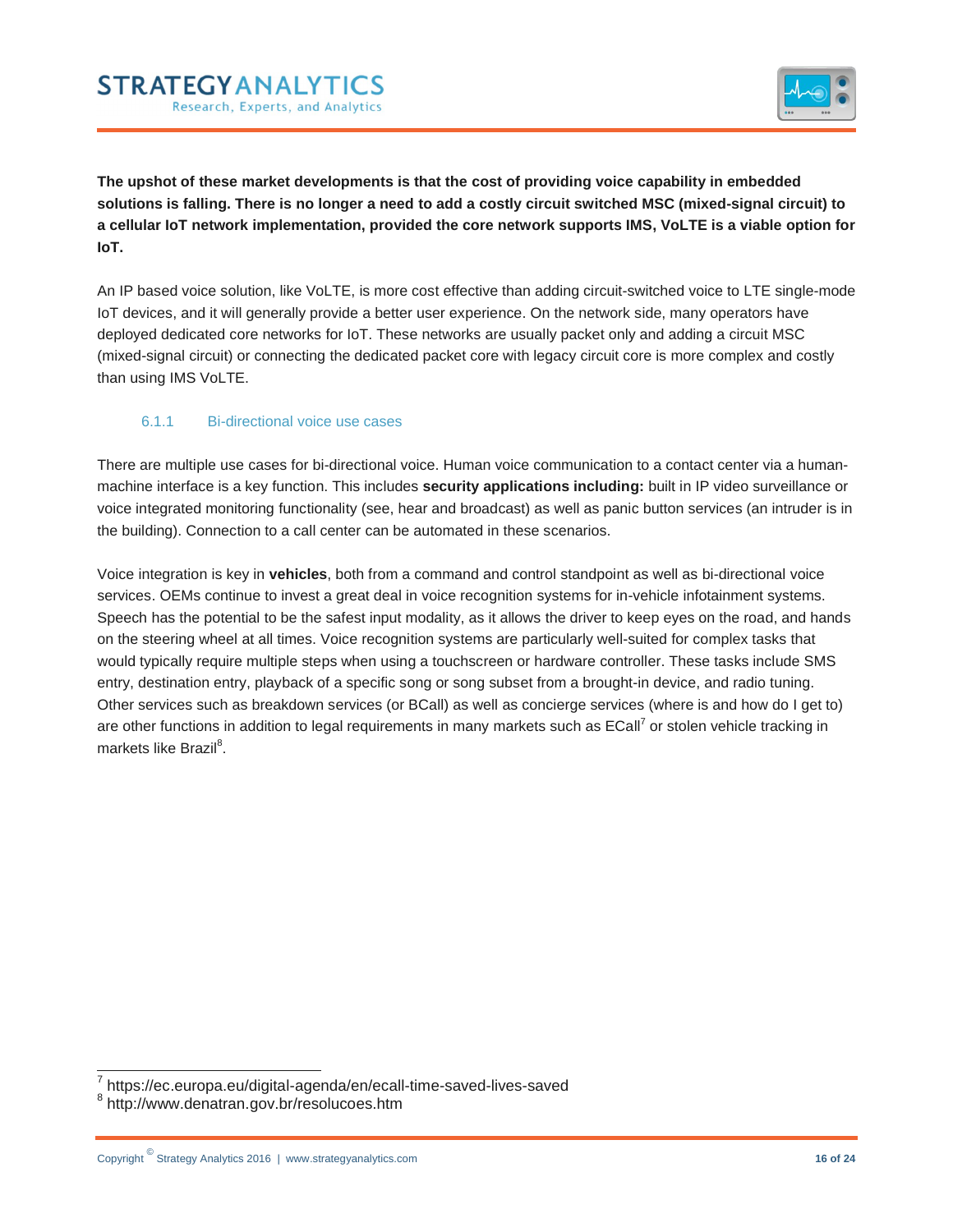



#### Figure 4: In-car voice and Telematics Forecast in Passenger vehicles



Source: Strategy Analytics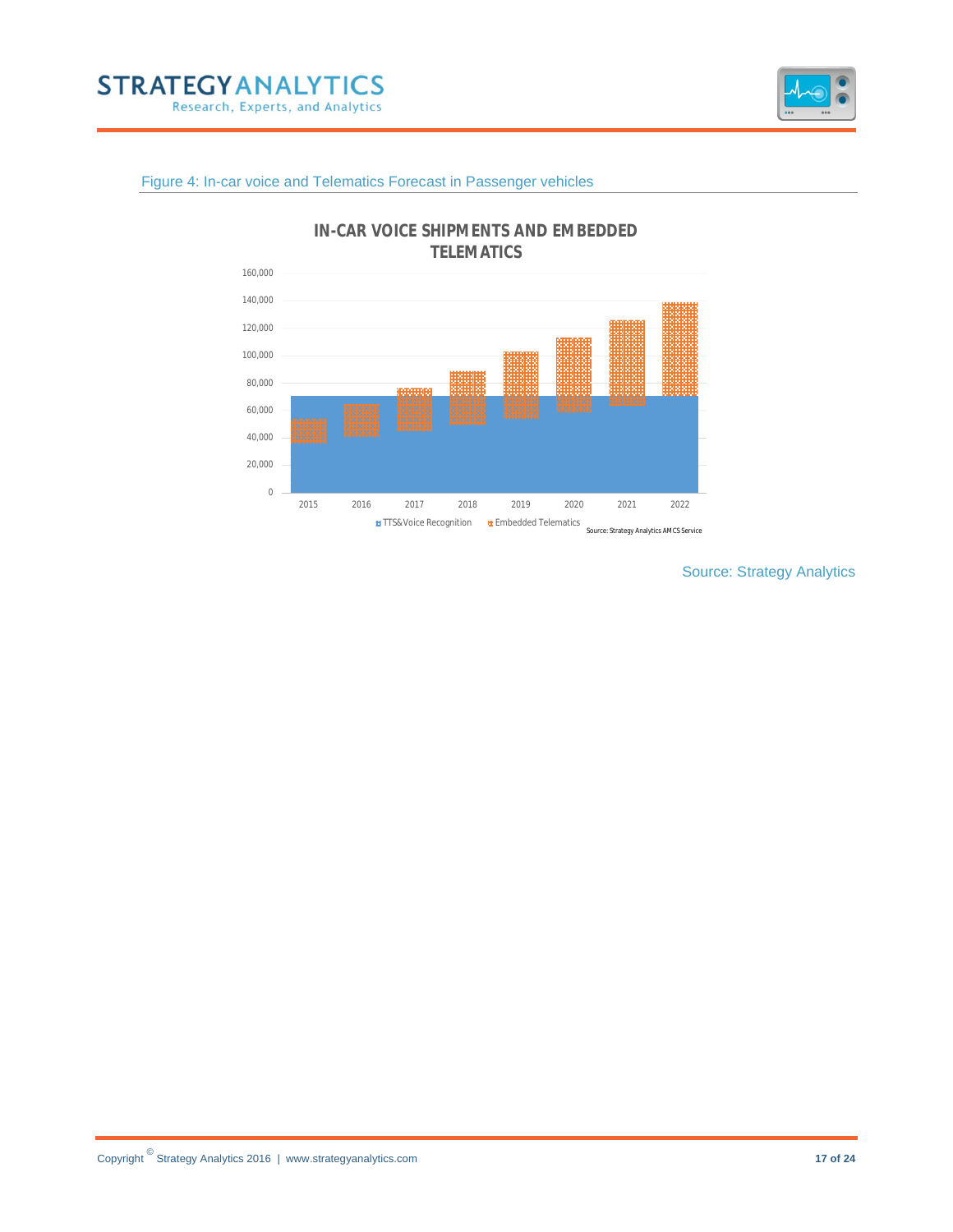



#### Table 1: IoT Voice Application Use Cases

| Mode of Voice Application loT Market Segment |                            | <b>IoT Application Category</b>                                                                                  |
|----------------------------------------------|----------------------------|------------------------------------------------------------------------------------------------------------------|
| Bi-directional voice                         | <b>Home Security</b>       | Security call centre/emergency services                                                                          |
|                                              |                            | Voice-integrated video monitoring and broadcast                                                                  |
|                                              |                            |                                                                                                                  |
|                                              | Retail                     | Customer interaction                                                                                             |
|                                              |                            |                                                                                                                  |
|                                              | Industrial                 | Training                                                                                                         |
|                                              |                            | Maintenance/integration into manufactured equipment                                                              |
|                                              |                            |                                                                                                                  |
|                                              | Healthcare                 | In-hospital care and outbound patient calls                                                                      |
|                                              |                            | Wearable healthcare device integration                                                                           |
|                                              |                            | Remote monitoring/Patient care e.g. trip or fall confirmation/assistance                                         |
|                                              |                            | Remote interaction between patients and medical professionals                                                    |
|                                              |                            |                                                                                                                  |
|                                              | Vehicles                   | Infotainment and other HMI functions                                                                             |
|                                              |                            | <b>Ecall and Bcall services</b>                                                                                  |
|                                              |                            | Concierge services                                                                                               |
|                                              |                            | Rental cars                                                                                                      |
|                                              |                            | Logistics/fleet management                                                                                       |
|                                              |                            | Stolen vehicle notifications/tracking                                                                            |
|                                              |                            |                                                                                                                  |
|                                              | Robotics                   | Manufacturing (e.g. robotic assembly), military (drones, recon), healthcare (e.g. surgery), (e.g. crop spraying) |
|                                              |                            |                                                                                                                  |
|                                              | Wearables                  | Industrial and medical devices. Fitness trackers and smartwatches.                                               |
| Mono-directional voice                       |                            |                                                                                                                  |
|                                              | <b>Building Automation</b> | Door entry controls/authentication via voice recognition<br>Smoke/fire alarms                                    |
|                                              |                            | Temperature monitoring (too hot or cold)                                                                         |
|                                              |                            |                                                                                                                  |
|                                              | <b>Public Safety</b>       | PTT for emergency communications                                                                                 |
|                                              |                            |                                                                                                                  |
|                                              | Robotics                   | Manufacturing (e.g. robotic assembly), military (drones, recon), healthcare (e.g. surgery), (e.g. crop spraying) |
|                                              |                            |                                                                                                                  |
|                                              | <b>Smart Cities</b>        | Public Transportation system notifications                                                                       |
|                                              |                            | Public Address Systems                                                                                           |
|                                              |                            | Intercoms                                                                                                        |
|                                              |                            | Music in shopping malls/elevators/retail etc.                                                                    |
|                                              |                            | Automated announcements                                                                                          |
|                                              |                            | Mass notification in disaster scenarios/public emergency                                                         |
|                                              |                            |                                                                                                                  |
| Voice Recognition                            | Home Automation            | <b>Lighting Control</b>                                                                                          |
|                                              |                            | HVAC/Thermostat                                                                                                  |
|                                              |                            | Home Security Systems                                                                                            |
|                                              |                            |                                                                                                                  |
|                                              | Home Appliances            | Smart TVs/Home Theatre                                                                                           |
|                                              |                            | <b>Games Consoles</b>                                                                                            |
|                                              |                            | Other electrical appliances e.g. baby monitors                                                                   |
|                                              |                            |                                                                                                                  |
|                                              | Vehicles                   | Control and Command functions                                                                                    |
|                                              |                            |                                                                                                                  |
|                                              | <b>Consumer Devices</b>    | Smartphone, PC, wearable and tablet voice assistants                                                             |

#### Source: Strategy Analytics 2015

Healthcare applications represent another area of opportunity for bi-directional voice implementation. Incorporating voice using VoIP or VoLTE makes sense, as a network connection with the patient can be maintained even when he or she is being moved around a hospital. Intercom push buttons for a direct connection to medical staff can connect to the same network. Voice could automatically be routed to different locations, or even different medical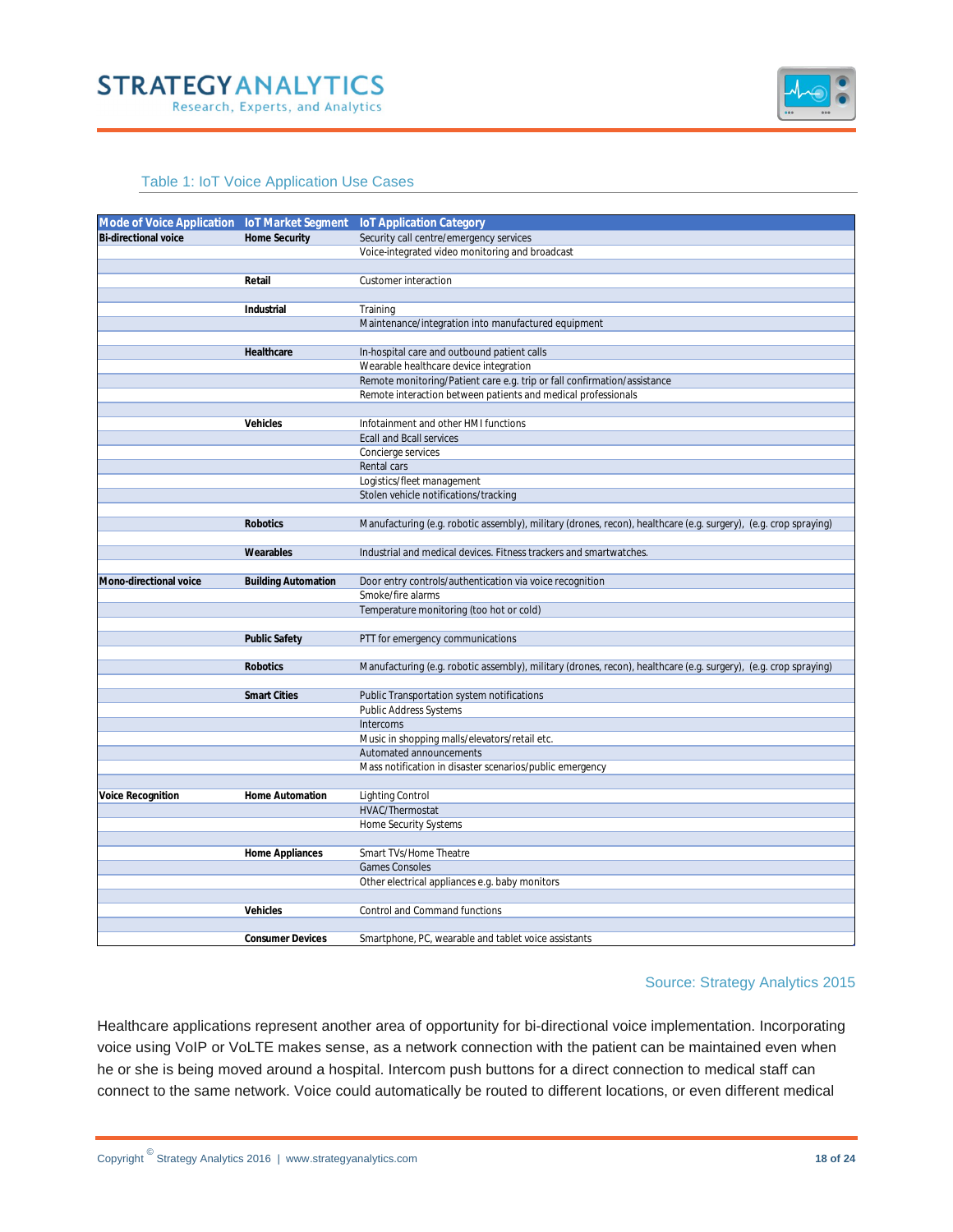

staff to accommodate shift changes. In addition, voice could function as a regular telephone through a gateway to the public phone system, allowing patients to stay in touch with friends and family.

Other uses include remote in-home health care monitoring, especially support for the elderly. There are already healthcare devices that can detect trips or falls, but these do not always yield accurate results, relying instead on analytics to build a pattern of behavior with alerts confirmed by deviations in behavior patterns. Voice can support this system with the patient confirming whether they need assistance or if there is a simple false alarm. It can also be useful in emergencies if a voice channel is opened in the case of a trip or fall, or, for the patient to request helpsimilar to the automated response capabilities designed for ECall legislation in vehicles.

## **6.2 Mono-Directional Voice**

A number of voice functions in IoT applications will simply require voice to be transmitted in one direction, or at most the transmission of one audio source to many receiving devices.

Although technically bi-directional, "point-to-point" communications could be enabled on the same network infrastructure using Push-to-Talk (PTT) or Push-over-Cellular (POC). Currently PTT/PoC is more of an enterprise service. It has been more of a North American phenomenon due to existence of iDEN and other PTT networks although there is increasing interest in enhancing PTT/PoC to meet the needs of US and European Public Safety for next generation Mission Critical PTT over LTE, as evidenced by the creation of the 3GPP SA6 working group.<sup>9</sup>

Full-duplex operation on mobile networks is made possible by separate frequencies for transmission and reception. Push-to-Talk services, offered by some mobile carriers, add functionality for individual half-duplex transmissions to be sent to another party on the system without needing an existing connection. Since the system is half-duplex, only one user can transmit by PTT at a time; the other party is unable to transmit until the transmitting user un-keys his or her PTT button.

The advantages of PTT are, of course, that intercom-type "point-to-point" functionality could be provided over the same network as tow-way communications, as well as meeting the needs of the public safety vertical.

### 6.2.1 Mono-directional voice use cases

There are multiple use cases for mono-directional voice communications in IoT. While it is true that many use cases may already implement one way voice broadcast, most of these involve human actors over public-address systems or recordings. It is possible to automate these broadcasts in real time with voice synthesis to provide real value in certain scenarios, or eliminate the issue of proximity, to minimize real-estate costs e.g. centralize operations for security monitoring/CCTV in other cities, rather than needing to localize these services.

Most mono-directional voice operations are viable in public spaces, especially around smart city scenarios, for example transport notifications (the train or bus is on time or late, for example).

 <sup>9</sup> http://www.3gpp.org/specifications-groups/sa-plenary/sa6-mission-critical-applications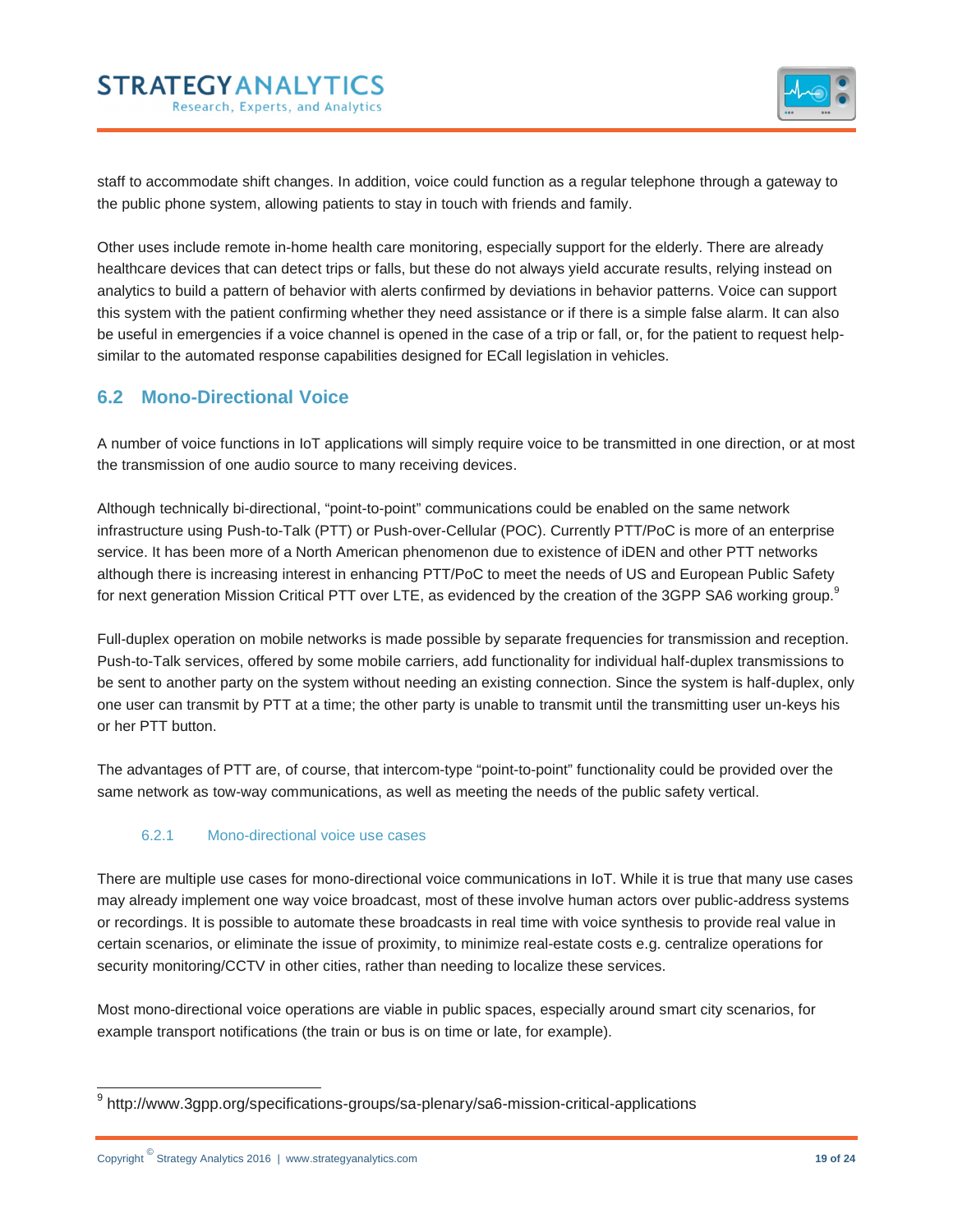

Others examples include:

- Public Transportation system notifications
- Intercoms
- Music in shopping malls/elevators/retail etc.
- Automated announcements
- Mass notification in disaster scenarios/public emergency

Mono-directional voice is particularly useful in broadcast for one-to-many scenarios and the growth in IP voice networks, including both VoIP and VoLTE as well as PTT/PoC on LTE networks, will bring down the cost of integrating broadcast or point-to-point voice in many relevant IoT applications.

### **6.3 Voice Recognition**

Voice recognition allows a range of functions to be controlled by means of voice on a number of different device types such as computer operating systems, commercial software for computers, mobile devices (smartphones, tablets), cars, call centers, and internet search engines such as Google. By removing the need to use physical input mechanisms (or at least offering another, more intuitive option), users can easily operate appliances with their hands full or while doing other tasks.

Voice recognition systems are speaker-independent, and can respond to multiple voices and languages. They are also capable of responding to several commands at once, separating vocal messages, and providing appropriate feedback, accurately imitating a natural conversation. In order to achieve voice recognition functions, implementations must be either native via a host processor, or remotely by using a client-server approach. Speech recognition requires a certain level of system resources (CPU / RAM), so therefore native implementations are not suitable IoT applications with a small footprint using microcontrollers.

The use of voice commands are most popular on smart devices and search engines and use hosted (server-based) implementations even though the device resources are capable of processing speaker independent speech. The end-point is responsible for detecting and encoding the voice input, packaging the data and transmitting it to the server. The server is responsible for processing the audio data, decoding speech and performing any post processing required to improve context dependency and overall quality/confidence.

Analytics is becoming an important element in the IoT and the information captured by popular voice-recognition engines, such Apple Siri or Microsoft Cortana, are extremely valuable to those companies in terms of understanding their users, as well as the kind of commands they are issuing, which, when analyzed, can provide significant insight that may assist in future product development as well as feature sets for development in areas such as home automation (e.g. Apple Homekit).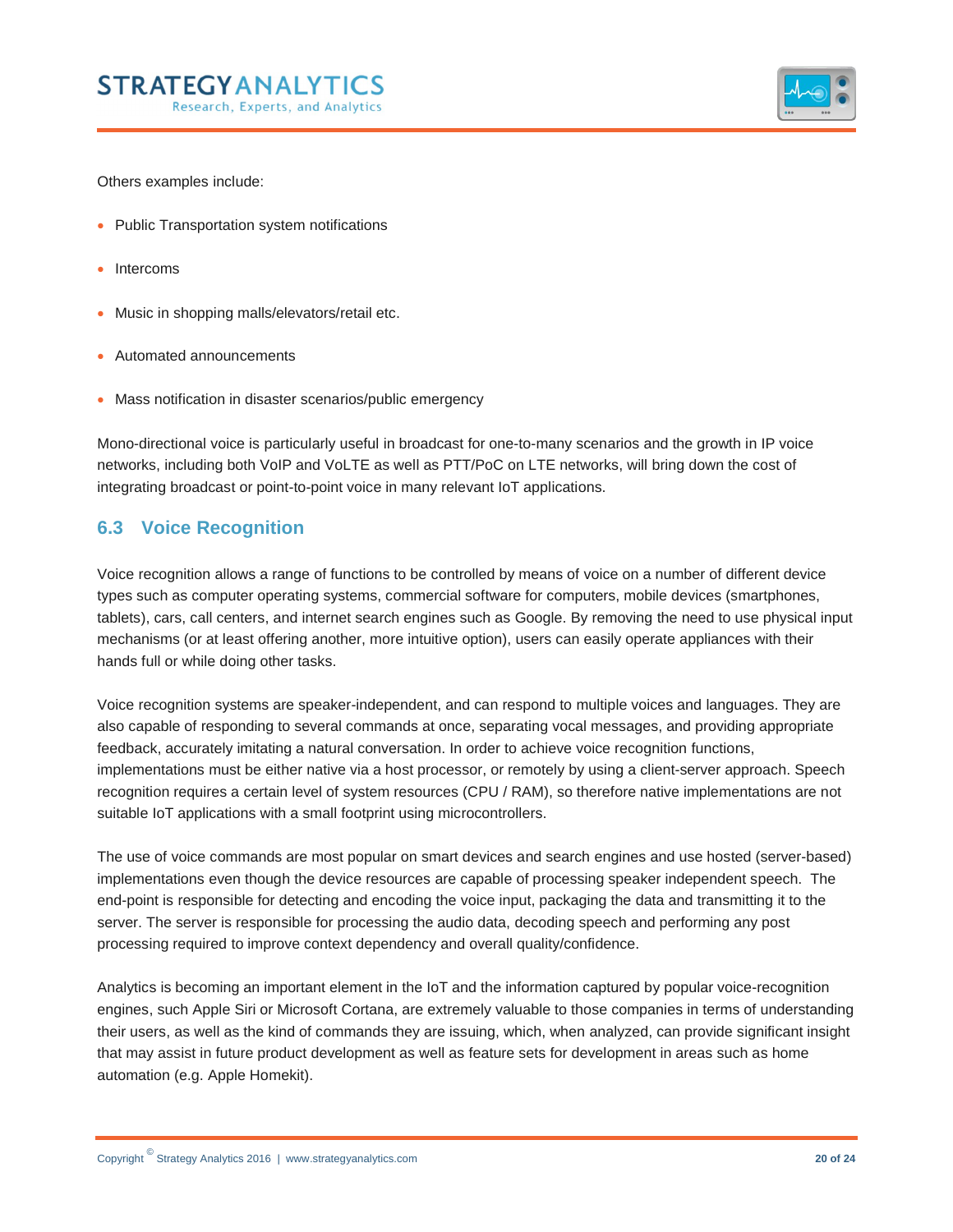**STRATEGY ANALYTICS** Research, Experts, and Analytics



Hosting voice recognition offerings also drives the need for connected products, subsequently driving data revenue for service providers, as well as helping vendors improve quality of the speech engines at the back end where the audio data is processed, the speech decoded and post-processing undertaken.

#### 6.3.1 Voice Recognition Use Cases

The most common examples of voice recognition systems are on smart devices for the purposes of voice-activated dialing and search, as well as on computers and in vehicles. Smartphone voice recognition is well understood, and as already discussed, in-vehicle voice-recognition is another major growth area

As car technology improves, more features will be added to cars and these features will most likely distract a driver. Voice commands for cars allow a driver to issue commands and not be distracted. Most speech recognition software on the market today only have about 50 to 60 voice commands, but Ford Sync has 10,000. Other examples of voice command systems in vehicles include:

- Ford Sync
- Lexus Voice Command
- Chrysler UConnect
- Honda Accord
- GM IntelliLink

A driver may use the feature to look for nearby restaurants, look for gas, driving directions, road conditions, and the location of the nearest hotel. Currently, technology allows a driver to issue voice commands on both a portable GPS like a Garmin and a car manufacturer navigation system.

Increasingly basic commands are moving into smart home products and home automation such as LG's home chat service that allows for texting of smart appliances<sup>10</sup> or Dacor's smart oven<sup>11</sup>.

Companies have also emerged for developing voice-activated controls to break away from operating systemdominated products offered by major players such as Apple, Google and Microsoft such as Wit.ai<sup>12</sup> (acquired by Facebook in early 2015) to help developers build speech interfaces for their app or device. They offer an API that turns natural language (speech or messages) into actionable data. Developers are using these tools to build home automation products<sup>13</sup>

<sup>&</sup>lt;sup>10</sup> http://www.techhive.com/article/2023865/ces-smart-appliances-big-tvs-on-deck-at-lg.html<br><sup>11</sup> http://www.techhive.com/article/2864387/dacors-android-oven-turns-up-the-heat-with-voice-activation.html<br><sup>12</sup> https://wit.a

<sup>13</sup> http://hackthenorth.devpost.com/submissions/27003-home-ease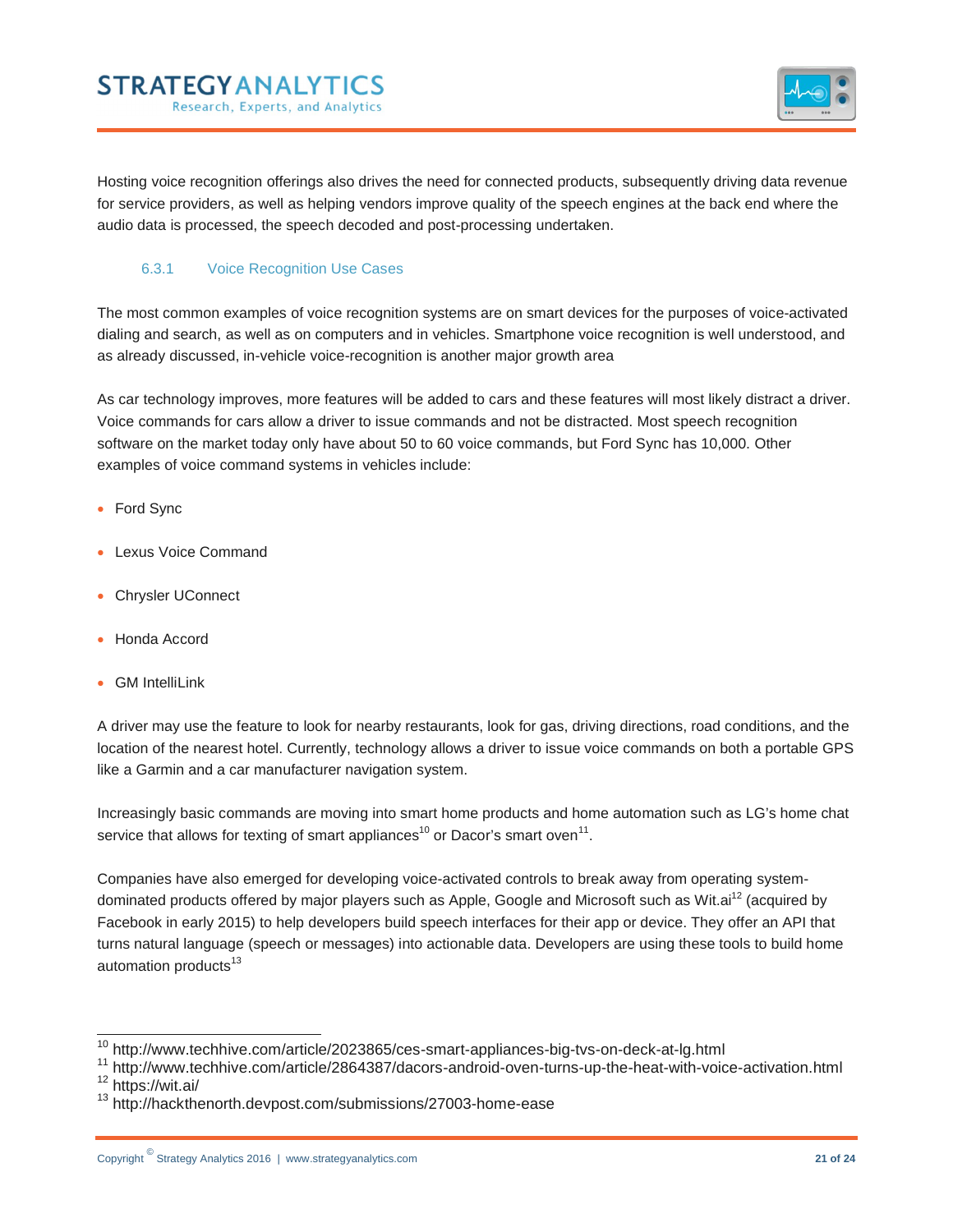## **STRATEGY AN ALYTICS** Research, Experts, and Analytics



Wearable devices with minimal screen real-estate such as smartwatches that can offer hands-free activation of a multitude of functions, to smart televisions and games consoles represent other obvious use cases for voice recognition functions.





## Developer Interest in Voice Recognition

#### Source: Strategy Analytics

Strategy Analytics research also show that there are multiple other areas where voice integration can simplify and enhance various services, from entertainment to transactional functions using NFC, billing and mobile wallets, for example.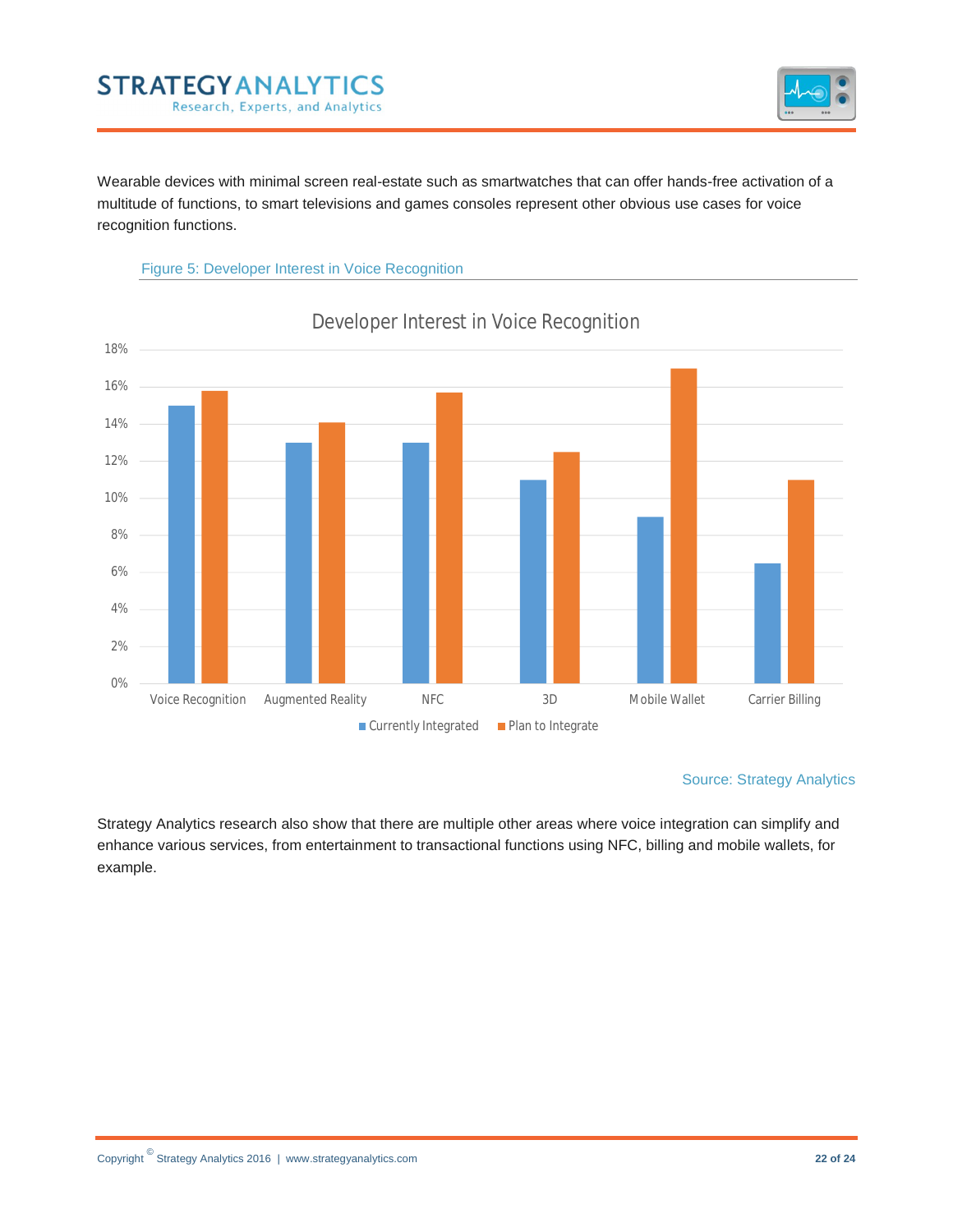

# 7. Conclusions

As IoT applications proliferate they present new and innovative ways to collaborate, communicate and interact, both from a human and machine perspective. While most of the focus in the IoT has been on data, the integration of voice into IoT applications offers a versatile method to provide human interaction; communication and control, that with proper implementation and consideration for relevance, costs and human factors, can provide a more flexible user experience in a more economical way than traditional methods such as touch screens or data input.

The growth in service providers implementing IMS and the rapid roll out of LTE services in many markets, in addition to existing private VoIP/SIP networks, represents a new and exciting opportunity to cost effectively integrate voice into different IoT applications. Naturally, not all IoT applications will merit voice integration, but there are a multitude of existing and emerging applications that would benefit from voice integration capabilities. And as LTE networks become ubiquitous, the benefits of all-IP connectivity for both data and voice in IoT applications is expected to make VoLTE a popular choice for providing voice services in a wide variety both consumer and industrial IoT applications.

Speech is a singularly efficient way for humans to express ideas and desires. IoT represents a new frontier in integrated voice and speech recognition and telephony applications.

**Strategy Analytics believes that voice has a pivotal role to play in the Industrial IoT segments on the shop floor where automation, robotics and mobility will factor in. Specifically, Strategy Analytics projects that voice could capture up to 12% Industrial IoT applications by 2022 and be especially prevalent in the lucrative Asia-Pacific and North American regions.** 

**In the consumer segment, voice will become especially pervasive in wearable IoT and the consumer healthcare segment, Smart Home, consumer electronics and Smart Buildings. In these vertical industries, voice has the potential to capture up to 18% of connections in the 2020 to 2022 timeframe.**

Strategy Analytics believes there are four key reasons that voice is suited to a range of IoT applications:

- 1. **Speech is the natural mode of communication for humans.** It is both intuitive and easier to convey commands verbally.
- 2. **Voice recognition is particularly appealing when the human's hands or eyes are otherwise occupied**. For example it may not only be convenient but also a legal requirement to use verbal commands (if any) rather than be distracted by typing or using other means of communication, as in distracted driving legislation, for example.
- **3. Voice telephony is an efficient means of bi-directional voice communication with machines that can listen, and respond without the need for complex commands.**